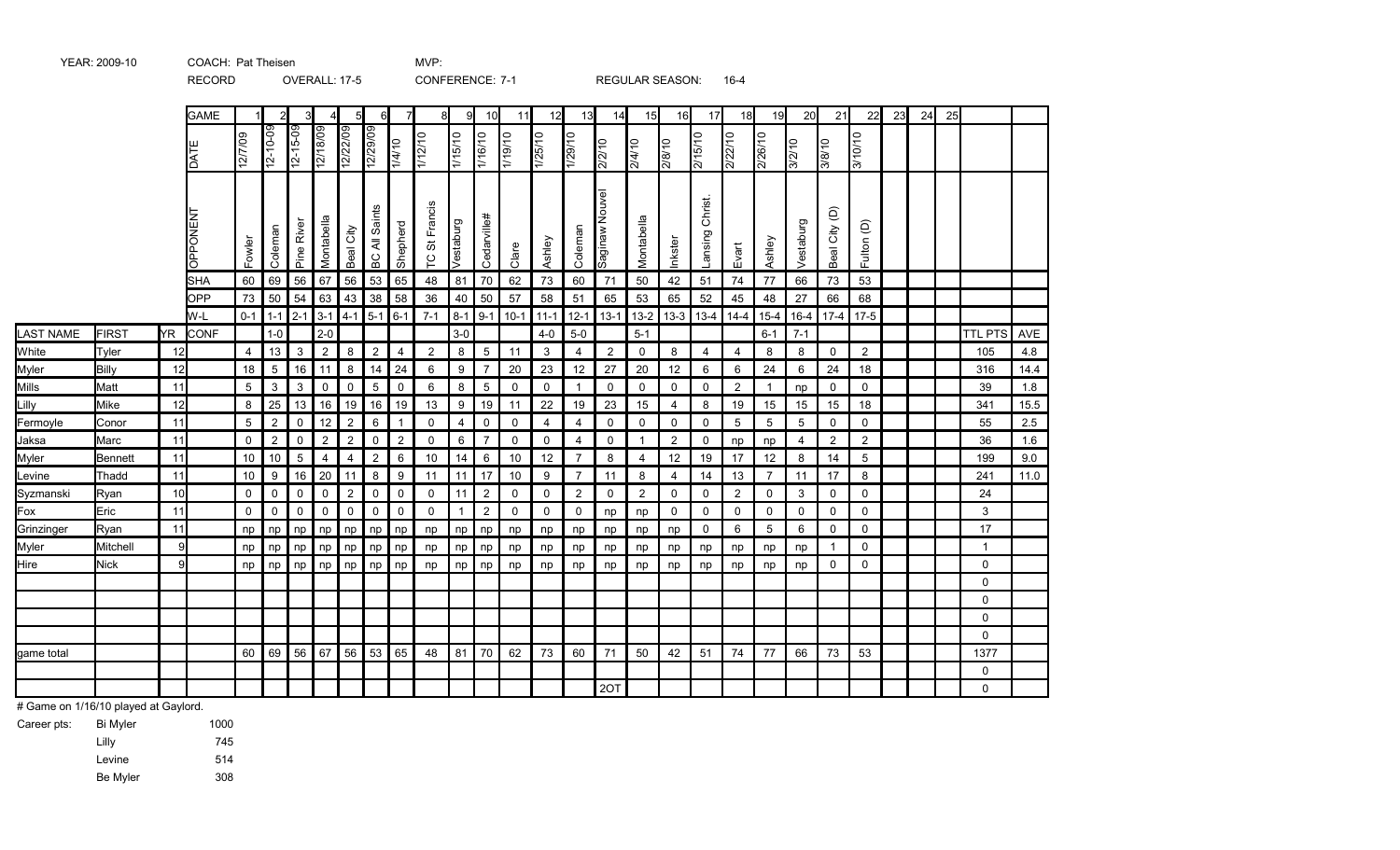|                  |              |                 | <b>NLCOND</b>   |             |                | UVLIVALL. II   |                | $^+$                |                |                           |                | <b>CONFLINGL.O</b> |                |                | v              |                 |                |                          | NLOULAN JLAJUN. |         |             |                |                |                                             |    |    |    |    |                |      |
|------------------|--------------|-----------------|-----------------|-------------|----------------|----------------|----------------|---------------------|----------------|---------------------------|----------------|--------------------|----------------|----------------|----------------|-----------------|----------------|--------------------------|-----------------|---------|-------------|----------------|----------------|---------------------------------------------|----|----|----|----|----------------|------|
|                  |              |                 | <b>GAME</b>     |             | $\overline{c}$ | 3              | 4              | 5                   | 6              | 7                         | 8              | 9                  | 10             | 11             | 12             | 13              | 14             | 15                       | 16              | 17      | 18          | 19             | 20             | 21                                          | 22 | 23 | 24 | 25 |                |      |
|                  |              |                 | DATI            |             | 12/16/08       |                | 12/22/08       | 12/30/08            |                | 1/6/09                    |                | 1/16/09            | 1/20/09        | 1/30/09        | 2/3/09         | 2/6/09          | 2/9/09         | 2/16/09                  | 2/19/09         | 2/23/09 |             | 2/27/09        | 3/5/09         | 3/11/09                                     |    |    |    |    |                |      |
|                  |              |                 | <b>OPPONENT</b> | Coleman     | Pine River     | Montabella     | Beal City      | Bay City All Saints | Clare          | Trav. City St.<br>Francis | Shepherd       | Vestaburg          | New Lothrop    | Coleman        | Saginaw Nouvel | Montabella      | Fowler         | McBain No. Mi.<br>Christ | Vestaburg       | Evart   | Ashley      | Ashley         | Pentwater      | $\widehat{\Theta}$<br>Mich Luth<br>Seminary |    |    |    |    |                |      |
|                  |              |                 | <b>SHA</b>      | 22          | 56             | 47             | 70             | 37                  | 60             | 43                        | 58             | 84                 | 52             | 57             | 50             | 51              | 69             | 61                       | 68              | 85      | 59          | 72             | 76             | 42                                          |    |    |    |    |                |      |
|                  |              |                 | OPP             | 31          | 29             | 37             | 49             | 36                  | 44             | 52                        | 60             | 37                 | 60             | 33             | 47             | 36              | 61             | 53                       | 34              | 43      | 28          | 25             | 40             | 46                                          |    |    |    |    |                |      |
|                  |              |                 | W-L             | $1-0$       | $2-0$          | $3-0$          | $4-0$          | $5-0$               | $6-0$          | $6 - 1$                   | $6 - 2$        | $7-2$              | $7 - 3$        | $8 - 3$        | $9 - 3$        | $10-3$          | $11-3$         | $12-3$                   | $13-3$          | $14-3$  | $15-3$      | $16-3$         |                | $17-3$ 17-4                                 |    |    |    |    |                |      |
|                  |              |                 | <b>CONF</b>     | $1-0$       |                | $2 - 0$        |                |                     |                |                           |                | $3-0$              |                | $4 - 0$        |                | $5-0$           |                |                          | $6-0$           |         | $7-0$       | $8-0$          |                |                                             |    |    |    |    |                |      |
| <b>LAST NAME</b> | <b>FIRST</b> | YR.             |                 |             |                |                |                |                     |                |                           |                |                    |                |                |                |                 |                |                          |                 |         |             |                |                |                                             |    |    |    |    | <b>TTL PTS</b> | AVE  |
| White            | Tyler        | 11              |                 | 2           | $\overline{2}$ | $\mathbf{1}$   | 3              | $\mathbf 0$         | $\overline{4}$ | $\overline{2}$            | $\overline{2}$ | 14                 | 0              | 8              | $\mathbf 0$    | $\overline{7}$  | $\overline{4}$ | 6                        | $\overline{7}$  | 6       | 3           | 10             | 10             | 6                                           |    |    |    |    | 97             | 4.62 |
| Myler            | Billy        | 11              |                 | 10          | 6              | $\overline{4}$ | 16             | 15                  | 9              | $\boldsymbol{9}$          | 17             | 18                 | $\overline{7}$ | 10             | 17             | 12              | 20             | 14                       | 10              | 29      | 9           | 9              | 8              | 9                                           |    |    |    |    | 258            | 12.3 |
| Howard           | Ethan        | 12              |                 | 3           | 8              | $\overline{7}$ | 12             | 4                   | 0              | np                        | np             | np                 | np             | np             | $\overline{5}$ | $\mathbf{1}$    | 6              | $\overline{7}$           | 16              | 9       | 4           | 0              | 3              | 3                                           |    |    |    |    | 88             | 5.5  |
| Lilly            | Mike         | 11              |                 | 12          | 9              | 12             | 13             | $\overline{4}$      | 14             | 11                        | $\overline{4}$ | 14                 | 6              | $\overline{7}$ | 9              | 10              | 16             | 11                       | 12              | 12      | 12          | 8              | 15             | $\overline{7}$                              |    |    |    |    | 218            | 10.4 |
| Cardon           | Jim          | 12              |                 | 8           | $\overline{4}$ | $\mathbf 0$    | 3              | $\mathbf 0$         | $\overline{2}$ | $\overline{5}$            | $\overline{4}$ | 8                  | $\overline{7}$ | 5              | $\mathbf 0$    | $5\phantom{.0}$ | $\overline{4}$ | $\overline{4}$           | 4               | 2       | 11          | $\overline{4}$ | 6              | $\mathbf 0$                                 |    |    |    |    | 86             | 4.1  |
| Krepostman       | <b>Nick</b>  | 12              |                 | $\mathbf 0$ | $\pmb{0}$      | np             | np             | np                  | $\mathsf 0$    | np                        | $\pmb{0}$      | $\mathbf 0$        | np             | $\mathbf 0$    | np             | $\mathsf{O}$    | 0              | np                       | 0               | 0       | $\mathbf 0$ | $\mathbf{1}$   | $\overline{c}$ | $\mathbf 0$                                 |    |    |    |    | 3              | 0.21 |
| Myler            | Bennett      | 10 <sup>1</sup> |                 | 6           | 8              | $\overline{4}$ | $\overline{2}$ | $\mathbf 0$         | $\pmb{0}$      | $\pmb{0}$                 | $\mathbf{3}$   | 6                  | 9              | 17             | 5              | 6               | $\overline{2}$ | $\overline{5}$           | 5               | 15      | 4           | 4              | 4              | 4                                           |    |    |    |    | 109            | 5.19 |
| Levine           | Thadd        | 10              |                 | 10          | $\overline{2}$ | 16             | 6              | 6                   | 13             | 9                         | 9              | 15                 | 11             | 10             | 14             | 10              | np             | 14                       | 4               | 10      | 8           | 23             | 12             | $\overline{2}$                              |    |    |    |    | 204            | 10.2 |
| Zoeller          | Chris        | 11              |                 | $\mathbf 0$ | $\mathbf{1}$   | np             | $\mathbf 0$    | $\mathbf 0$         | $\sqrt{2}$     | np                        | $\mathbf 0$    | $\mathbf 0$        | 9              | $\mathbf 0$    | $\mathbf 0$    | $\mathsf{O}$    | $\overline{4}$ | np                       | 6               | 2       | $\Omega$    | 5              | $\overline{2}$ | $\mathbf 0$                                 |    |    |    |    | 31             | 1.72 |
| Wood             | Alex         | 12              |                 | 15          | 16             | $\mathbf{3}$   | 15             | 8                   | 16             | $\overline{7}$            | 19             | np                 | np             | np             | np             | np              | np             | np                       | np              | np      | np          | 6              | 14             | 11                                          |    |    |    |    | 130            | 11.8 |
| Grinzinger       | Ryan         | 10              |                 | np          | np             | np             | np             | np                  | np             | np                        | np             | 8                  | 3              | 0              | 0              | 0               | 13             | np                       | 4               | 0       | 8           | $\overline{2}$ | $\mathbf 0$    | $\mathbf 0$                                 |    |    |    |    | 38             | 3.17 |
| Jaksa            | Mark         | 10 <sup>l</sup> |                 | np          | np             | np             | np             | np                  | np             | np                        | np             | $\overline{1}$     | np             | np             | np             | np              | np             | np                       | np              | np      | np          | np             | np             | np                                          |    |    |    |    | $\overline{1}$ | 1    |
|                  |              |                 |                 |             |                |                |                |                     |                |                           |                |                    |                |                |                |                 |                |                          |                 |         |             |                |                |                                             |    |    |    |    | $\mathbf{0}$   |      |
|                  |              |                 |                 |             |                |                |                |                     |                |                           |                |                    |                |                |                |                 |                |                          |                 |         |             |                |                |                                             |    |    |    |    | $\mathbf 0$    |      |
|                  |              |                 |                 |             |                |                |                |                     |                |                           |                |                    |                |                |                |                 |                |                          |                 |         |             |                |                |                                             |    |    |    |    | $\mathbf 0$    |      |
|                  |              |                 |                 |             |                |                |                |                     |                |                           |                |                    |                |                |                |                 |                |                          |                 |         |             |                |                |                                             |    |    |    |    | $\mathbf{0}$   |      |
|                  |              |                 |                 |             |                |                |                |                     |                |                           |                |                    |                |                |                |                 |                |                          |                 |         |             |                |                |                                             |    |    |    |    | $\mathbf 0$    |      |
|                  |              |                 |                 |             |                |                |                |                     |                |                           |                |                    |                |                |                |                 |                |                          |                 |         |             |                |                |                                             |    |    |    |    | $\mathbf 0$    |      |
|                  |              |                 |                 |             |                |                |                |                     |                |                           |                |                    |                |                |                |                 |                |                          |                 |         |             |                |                |                                             |    |    |    |    | $\mathbf 0$    |      |
|                  |              |                 |                 |             |                |                |                |                     |                |                           |                |                    |                |                |                |                 |                |                          |                 |         |             |                |                |                                             |    |    |    |    | $\Omega$       |      |

## YEAR: 2008-09 COACH: Keisha Brown MVP: RECORD OVERALL: 17 4 CONFERENCE: 8 0 REGULAR SEASON: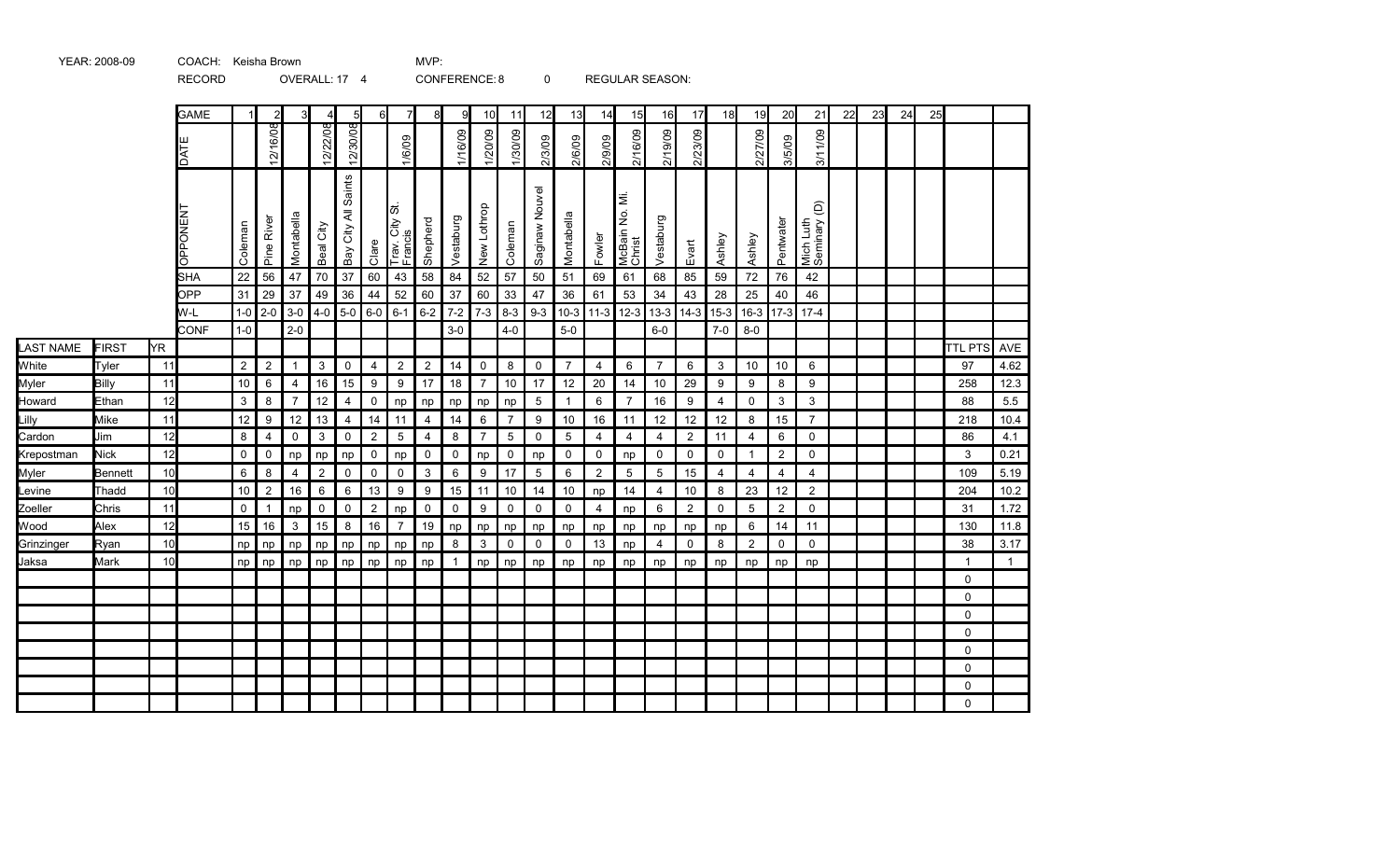|                  |              |                 | <b>GAME</b>                  |                 | $\overline{2}$   |                |                | 5                                                        | 6              | 7                | 8              | q                         | 10              | 11                 | 12             | 13           | 14             | 15                      | 16               | 17             | 18               | 19             | 20                | 21             | 22                | 23                                 | 24              | 25 | 26 |                |            |
|------------------|--------------|-----------------|------------------------------|-----------------|------------------|----------------|----------------|----------------------------------------------------------|----------------|------------------|----------------|---------------------------|-----------------|--------------------|----------------|--------------|----------------|-------------------------|------------------|----------------|------------------|----------------|-------------------|----------------|-------------------|------------------------------------|-----------------|----|----|----------------|------------|
|                  |              |                 | DATE                         |                 |                  |                |                | 12/28/07                                                 | /2/08          | 1/4/08           | 1/8/08         | 1/12/08                   | 1/14/08         |                    | 1/28/08        | 2/5/08       | 2/11/08        | 2/8/08                  | 2/9/08           | 2/14/08        | 2/16/08          | 2/19/08        |                   | 2/25/08        | 2/27/08           | 2/29/08                            | 3/3/08          |    |    |                |            |
|                  |              |                 | OPPONENT                     | Breckenridge    | Ashley           | Coleman        | Pine River     | Saints<br>$\overline{\overline{\mathbf{z}}}$<br>Bay City | <b>Bad Axe</b> | Montabella       | New Lothrop    | Trav. City St.<br>Francis | Beal City       | Ashley             | Evart          | Coleman      | Vestaburg      | Montabella              | McBain Nor Chris | Saginaw Nouvel | Clare            | Shepherd       | Vestaburg         | Beal City (D)  | Sag Mich Luth (D) | Greenville Gratan<br>Academy (Reg) | Bear Lake (Reg) |    |    |                |            |
|                  |              |                 | SHA                          | 69              | 68               | 44             | 60             | 57                                                       | 43             | 37               | 56             | 64                        | 58              | 64                 | 56             | 59           | 45             | 50                      | 58               | 55             | 57               | 44             | 63                | 46             | 70                | 72                                 | 78              |    |    |                |            |
|                  |              |                 | OPP                          | 38              | 29               | 40             | 32             | 47                                                       | 45             | 41               | 68             | 67                        | 50              | 46                 | 79             | 39           | 16             | 39                      | 48               | 69             | 45               | 38             | 44                | 37             | 58                | 23                                 | 81              |    |    |                |            |
|                  |              |                 | <b>RECORD</b><br><b>CONF</b> | $1-0$           | $2 - 0$<br>$1-0$ | $3-0$<br>$2-0$ | $4-0$          | $5-0$                                                    | $5 - 1$        | $5-2$<br>$2 - 1$ | $5-3$          | $5-4$                     | $6 - 4$         | $7 - 4$<br>$3 - 1$ | $7-5$          | $4 - 1$      | $5-1$          | 8-5 9-5 10-5<br>$6 - 1$ | $11-5$           | $11-6$         | 12-6             | 13-6           | $14-6$<br>$7 - 1$ | $15-6$         | $ 16-6 $          | $17-6$                             | $17 - 7$        |    |    |                |            |
| <b>LAST NAME</b> | <b>FIRST</b> | YR.             |                              |                 |                  |                |                |                                                          |                |                  |                |                           |                 |                    |                |              |                |                         |                  |                |                  |                |                   |                |                   |                                    |                 |    |    | <b>TTL PTS</b> | <b>AVE</b> |
| Myler            | Billy        | 10 <sup>1</sup> |                              | 17              | 14               | 6              | 17             | 15                                                       | 9              | $\boldsymbol{9}$ | 14             | 20                        | $\overline{7}$  | 17                 | 19             | 11           | 6              | 14                      | 11               | 9              | 4                | 6              | 13                | 10             | 17                | 8                                  | 16              |    |    | 289            | 12         |
| Howard           | Ethan        | 11              |                              | $\overline{4}$  | 4                | $\mathbf 0$    | $\mathbf 0$    | $\mathbf{1}$                                             | $\overline{2}$ | $\mathsf 0$      | 6              | 8                         | $\overline{4}$  | $\overline{7}$     | $\overline{4}$ | $\mathbf{1}$ | $\overline{2}$ | 10                      | $\overline{7}$   | $\mathbf{1}$   | $\overline{2}$   | $\overline{4}$ | $\overline{7}$    | $\mathbf 0$    | $\overline{4}$    | $\mathbf 0$                        | $\mathbf 0$     |    |    | 78             | 3.3        |
| Lilly            | Mike         | 10              |                              | 9               | 4                | $\overline{2}$ | 8              | $10$                                                     | $\overline{2}$ | np               | $\overline{1}$ | $10$                      | 12              | 8                  | 8              | 14           | 6              | 8                       | 10               | 8              | $12$             | 9              | 10                | 3              | 10                | 6                                  | 12              |    |    | 182            | 7.9        |
| Cardon           | Jim          | 11              |                              | 0               | 0                | $\overline{2}$ | 0              | 0                                                        | np             | $\overline{2}$   | $\mathsf 0$    | $\mathsf 0$               | $5\phantom{.0}$ | 0                  | $\overline{2}$ | 0            | 0              | 0                       | $5\overline{)}$  | $\mathsf{O}$   | 0                | 0              | $\mathbf 0$       | 0              | 0                 | 0                                  | 0               |    |    | 16             | 0.7        |
| Hilliard         | Billy        | 12              |                              | 6               | 12               | $\overline{2}$ | 10             | 6                                                        | $\overline{2}$ | np               | 15             | $\boldsymbol{9}$          | 13              | 11                 | $\overline{5}$ | 14           | 6              | 10                      | 12               | 14             | 12               | $\overline{7}$ | 13                | 10             | 17                | 8                                  | 35              |    |    | 249            | 11         |
| Krepostman       | <b>Nick</b>  | 11              |                              | $\mathbf 0$     | 2                | np             | $\mathbf 0$    | np                                                       | np             | $\mathbf 0$      | np             | np                        | $\mathsf 0$     | $\mathsf{O}$       | $\mathsf{O}$   | $\mathbf 0$  | $\overline{c}$ | np                      | np               | np             | $\mathbf 0$      | np             | $\mathbf 0$       | 0              | $\mathbf 0$       | $\overline{2}$                     | np              |    |    | 6              | 0.4        |
| Chapin           | Garret       | 12              |                              | 3               | 5                | $\overline{2}$ | $\overline{2}$ | 0                                                        | $\overline{4}$ | $\mathbf{3}$     | $\overline{2}$ | $\pmb{0}$                 | $\overline{4}$  | $\overline{a}$     | $\overline{2}$ | 4            | $\mathbf 5$    | 0                       | 0                | $\mathbf{2}$   | $\boldsymbol{2}$ | $\mathbf 0$    | $\overline{4}$    | $\overline{2}$ | 0                 | 8                                  | $\overline{7}$  |    |    | 63             | 2.6        |
| Wood             | Alex         | 11              |                              | 22              | 10               | 23             | 13             | 25                                                       | 23             | 18               | $12$           | 13                        | 13              | 13                 | 16             | 15           | 8              | 8                       | 13               | 19             | 20               | 16             | 10                | 13             | 13                | 17                                 | $\overline{c}$  |    |    | 355            | 15         |
| Shaffer          | Steve        | 12              |                              | $\overline{2}$  | 3                | np             | $\mathbf 0$    | np                                                       | np             | $\mathbf 0$      | np             | np                        | $\mathsf 0$     | $\overline{2}$     | 0              | 0            | $\overline{c}$ | np                      | 0                | np             | $\mathsf 0$      | np             | $\mathbf 0$       | $\mathbf 0$    | $\mathbf 0$       | 4                                  | np              |    |    | 13             | 0.9        |
| Tuma             | Trent        | 12              |                              | $6\phantom{1}6$ | 14               | $\overline{7}$ | 10             | $\mathbf 0$                                              | $\overline{1}$ | $5\phantom{.0}$  | 6              | np                        | $\overline{4}$  | np                 | np             | np           | np             | np                      | np               | np             | np               | np             | np                | np             | np                | np                                 | np              |    |    | 53             | 5.9        |
| Levine           | Thadd        | 10              |                              | np              | np               | np             | np             | np                                                       | np             | np               | np             | $\overline{4}$            | np              | np                 | $\mathbf 0$    | $\mathbf 0$  | 8              | $\mathbf 0$             | 0                | 2              | 5                | 2              | 6                 | 8              | 9                 | 19                                 | 6               |    |    | 69             | 4.9        |
|                  |              |                 |                              |                 |                  |                |                |                                                          |                |                  |                |                           |                 |                    |                |              |                |                         |                  |                |                  |                |                   |                |                   |                                    |                 |    |    | 0              |            |
|                  |              |                 |                              |                 |                  |                |                |                                                          |                |                  |                |                           |                 |                    |                |              |                |                         |                  |                |                  |                |                   |                |                   |                                    |                 |    |    | 0              |            |
|                  |              |                 |                              |                 |                  |                |                |                                                          |                |                  |                |                           |                 |                    |                |              |                |                         |                  |                |                  |                |                   |                |                   |                                    |                 |    |    | $\Omega$       |            |
|                  |              |                 |                              |                 |                  |                |                |                                                          |                |                  |                |                           |                 |                    |                |              |                |                         |                  |                |                  |                |                   |                |                   |                                    |                 |    |    | 0              |            |
|                  |              |                 |                              |                 |                  |                |                |                                                          |                |                  |                |                           |                 |                    |                |              |                |                         |                  |                |                  |                |                   |                |                   |                                    |                 |    |    | 0              |            |
|                  |              |                 |                              |                 |                  |                |                |                                                          |                |                  |                |                           |                 |                    |                |              |                |                         |                  |                |                  |                |                   |                |                   |                                    |                 |    |    | $\Omega$       |            |
|                  |              |                 |                              |                 |                  |                |                |                                                          |                |                  |                |                           |                 |                    |                |              |                |                         |                  |                |                  |                |                   |                |                   |                                    |                 |    |    | $\Omega$       |            |
|                  |              |                 |                              |                 |                  |                |                |                                                          |                |                  |                |                           |                 |                    |                |              |                |                         |                  |                |                  |                |                   |                |                   |                                    |                 |    |    | $\Omega$       |            |
|                  |              |                 |                              |                 |                  |                |                |                                                          |                |                  |                |                           |                 |                    |                |              |                |                         |                  |                |                  |                |                   |                |                   |                                    |                 |    |    | $\Omega$       |            |

## YEAR: 2007-08 COACH: Keisha Brown MVP: RECORD OVERALL: 17-7 CONFERENCE7-1 REGULAR SEASON: 14-6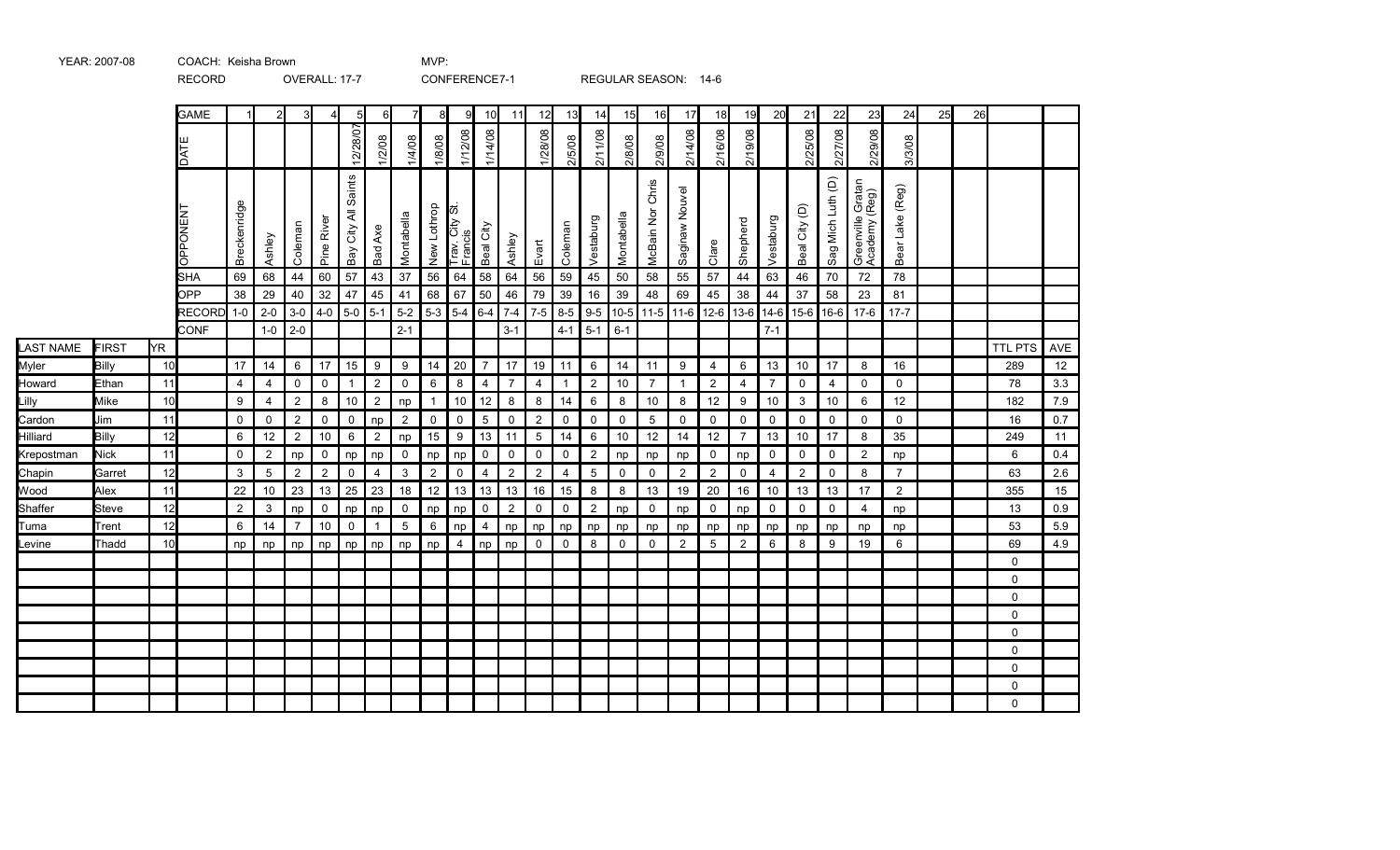|                  |        |           | <b>RECORD</b>                |                |                           | OVERALL: 21-4  |                |                 |                          |                 |                |                     | CONFERENCE: 7-1     |                |                   |                |                | REGULAR SEASON: 17-3              |                 |                   |              |                |                   |                         |                |                  |                    |                |    |    |                |                |
|------------------|--------|-----------|------------------------------|----------------|---------------------------|----------------|----------------|-----------------|--------------------------|-----------------|----------------|---------------------|---------------------|----------------|-------------------|----------------|----------------|-----------------------------------|-----------------|-------------------|--------------|----------------|-------------------|-------------------------|----------------|------------------|--------------------|----------------|----|----|----------------|----------------|
|                  |        |           | <b>GAME</b>                  | $\vert$ 1      |                           | 3              |                | 5               | 6                        | $\overline{7}$  | 8              | 9                   | 10                  | 11             | 12                | 13             | 14             | 15                                | 16              | 17                | 18           | 19             | 20                | 21                      | 22             | 23               | 24                 | 25             | 26 | 27 |                |                |
|                  |        |           | DATE                         | 12/5/06        | 12/8/06                   | 12/12/06       | 5/06<br>12/15  | 12/20/06        | 1/5/07                   | 1/9/07          | 1/12/07        |                     | 1/23/07             | 1/26/07        | 1/30/07           | 2/2/07         |                | 2/13/07                           | 2/17/07         | 2/20/07           | 2/23/07      | 2/27/07        | 3/2/07            | 3/6/07                  | 3/8/07         | 3/13/07          | 3/16/07            | 3/20/07        |    |    |                |                |
|                  |        |           | <b>ONENT</b><br>ह            | <b>B'Riage</b> | Ashley                    | Fowler         | Coleman        | ட<br>TC ST      | Montabella               | Pine River      | Marion         | V'Burg              | Gity<br>Beal        | Ashley         | Evart             | Coleman        | Montabella     | $\overline{\vec{E}}$<br>の<br>Port | Nouvel<br>Sag   | Saints<br>₹<br>6C | V'Burg       | Shepherd       | $\circ$<br>No McB | City (D)<br><b>Beal</b> | BCAS(D)        | West Mi Ch (REG) | Lake (REG)<br>Bear | Bellaire (QF)  |    |    |                |                |
|                  |        |           | <b>SHA</b>                   | 58             | 58                        | 57             | 52             | 47              | 54                       | 43              | 58             | 39                  | 60                  | 58             | 56                | 63             | 58             | 63                                | 58              | 61                | 47           | 60             | 75                | 51                      | 54             | 66               | 73                 | 49             |    |    |                |                |
|                  |        |           | OPP                          |                | $45 \mid 22$<br>$1-0$ 2-0 | 45<br>$3-0$    | 34<br>$4-0$    | 54<br>$4-1$     | $45$ 21<br>$5-1$ 6-1 7-1 |                 | 46             | 40                  | 33<br>$7-2$ 8-2 9-2 | 40             | 44<br>$10-2$ 11-2 | $32\,$         | 50             | 40<br>12-2 13-2 13-3 14-3         | 68              | 52                | 34<br>$15-3$ | 57             | 36                | 48                      | 38             | 55               | 26                 | 57             |    |    |                |                |
|                  |        |           | <b>RECORD</b><br><b>CONF</b> |                | $1-0$                     |                | $2 - 0$        |                 | $3 - 0$                  |                 |                | $3 - 1$             |                     | $4 - 1$        |                   | $5 - 1$        | $6 - 1$        |                                   |                 |                   | $7 - 1$      | $16-3$         | $17-3$            | $18-3$                  | $19-3$         | $20-3$           | $21-3$ 21-4        |                |    |    |                |                |
| <b>LAST NAME</b> | FIRST  | <b>YR</b> |                              |                |                           |                |                |                 |                          |                 |                |                     |                     |                |                   |                |                |                                   |                 |                   |              |                |                   |                         |                |                  |                    |                |    |    | <b>TTL PTS</b> | AVE            |
| Myler            | Billy  | 9         |                              | $\overline{7}$ | $\overline{1}$            | $\overline{2}$ | 6              | $\overline{2}$  | 6                        | $\vert$ 11      | 4              | $\overline{2}$      | $\overline{7}$      | $\mathbf 0$    | $\overline{4}$    | 6              | $\mathbf 0$    | 6                                 | $\overline{7}$  | $\overline{4}$    | 6            | 8              | 12                | 10                      | 11             | 9                | 6                  | $\mathbf 0$    |    |    | 137            | 5.5            |
| Lilly            | Chad   | 12        |                              | 11             | 6                         | 12             | $\overline{4}$ | $\overline{2}$  | $\overline{4}$           | $5\phantom{.0}$ | 12             | $\overline{7}$      | 12                  | $\mathbf{3}$   | $\overline{7}$    | 19             | 5              | 11                                | $\overline{1}$  | 10                | 5            | 8              | 12                | 3                       | 9              | 10               | 6                  | 8              |    |    | 192            | 7.7            |
| Natke            | Kurt   | 12        |                              | $\mathbf 0$    | $\overline{2}$            | $\mathbf 0$    | $\mathbf 0$    | $\mathbf 0$     | $\mathsf{O}$             | $\overline{1}$  | $\sqrt{2}$     | $\mathsf 0$         | 4                   | 6              | $\overline{0}$    | 4              | $\overline{2}$ | 3                                 | $\overline{2}$  | 2                 | $\mathsf{O}$ | $\overline{2}$ | 11                | $\overline{2}$          | 2              | $\overline{2}$   | $\overline{2}$     | np             |    |    | 49             | $\overline{2}$ |
| Hilliard         | Billy  | 11        |                              | $\mathbf{1}$   | $\overline{4}$            | $\overline{2}$ | $\mathbf 0$    | $5\phantom{.0}$ | $5\phantom{.0}$          | $6\phantom{1}$  | $\overline{7}$ | $\overline{2}$      | 11                  | $\overline{7}$ | $\overline{4}$    | $\Omega$       | $\overline{4}$ | 3                                 | $5\overline{5}$ | 8                 | 5            | $\mathbf 0$    | $\Omega$          | 3                       | $\overline{0}$ | $\overline{7}$   | 6                  | 3              |    |    | 98             | 3.9            |
| Wood             | Alex   | 10        |                              | 11             | 13                        | 11             | 16             | np              | 26                       | $\overline{7}$  | $\overline{7}$ | $\mathsf{O}\xspace$ | $\overline{4}$      | 10             | 15                | $\overline{5}$ | 16             | 10                                | 22              | $\overline{2}$    | 6            | 10             | 12                | $\mathsf{O}$            | 9              | 10               | 14                 | 12             |    |    | 248            | 10             |
| Ganong           | Travis | 12        |                              | np             | 5                         | 3              | $\mathbf{3}$   | 11              | 6                        | np              | np             | np                  | $\overline{2}$      | 10             | $\overline{2}$    | 8              | 6              | $\overline{7}$                    | 6               | $\overline{1}$    | 11           | 8              | 11                | 16                      | 12             | 6                | 12                 | $\overline{4}$ |    |    | 150            | $7.1$          |
| Riley            | Ray    | 11        |                              | 9              | 10                        | $\mathbf 0$    | $\overline{1}$ | $\overline{2}$  | np                       | $\mathsf 0$     | $\overline{2}$ | $\mathsf 0$         | $\overline{2}$      | $\overline{7}$ | $\overline{0}$    | $\mathbf 0$    | np             | np                                | np              | np                | np           | np             | np                | np                      | np             | np               | np                 | np             |    |    | 33             | 2.8            |
| Taylor           | Tim    | 12        |                              | 5 <sup>5</sup> | $\overline{4}$            | $\overline{2}$ | $\overline{2}$ | np              | 2                        | $\mathsf 0$     | $\mathbf 0$    | $\mathsf{O}$        | $\overline{2}$      | $\mathbf{3}$   | $\overline{0}$    | 6              | $\mathbf 0$    | $\mathbf 0$                       | $\mathbf 0$     | $\overline{1}$    | $\mathbf 0$  | $\mathbf 0$    | $\mathbf{3}$      | np                      | $\mathbf 0$    | $\mathbf 0$      | $\overline{4}$     | np             |    |    | 34             | 1.5            |
| Bertodatto       | Paul   | 12        |                              | np             | $\overline{c}$            | $\mathbf{1}$   | $\overline{2}$ | $\overline{7}$  | 0                        | $\mathbf{3}$    | 6              | 0                   | $\mathsf{O}$        | $\overline{2}$ | $\overline{3}$    | np             | $\overline{2}$ | $\mathbf 0$                       | $\Omega$        | $\mathbf 0$       | $\mathbf 0$  | 0              | $\overline{4}$    | $\mathbf 0$             | $\overline{0}$ | $\mathbf 0$      | $\mathbf 0$        | np             |    |    | 32             | 1.5            |
| Simons           | Caleb  | 12        |                              |                | $14$ 11                   | 24             | 18             | 18              |                          | 10 10           | 18             | 28                  | 16                  | 10             | 21                | 15             | 23             | 23                                | 15              | 33                | 14           | 24             | $10$              | 17                      | 11             | 22               | 19                 | 22             |    |    | 446            | 18             |
| Howard           | Ethan  | 10        |                              |                |                           |                |                |                 |                          |                 |                |                     |                     |                |                   |                |                |                                   |                 |                   |              |                |                   |                         | $\mathbf 0$    | np               | $\overline{2}$     | np             |    |    | $\overline{2}$ | $\overline{1}$ |
| Lilly            | Mike   | 9         |                              |                |                           |                |                |                 |                          |                 |                |                     |                     |                |                   |                |                |                                   |                 |                   |              |                |                   |                         | $\Omega$       | np               | $\overline{2}$     | np             |    |    | $\overline{2}$ | $\mathbf{1}$   |
| DeSalvo          | Paul   | 10        |                              |                |                           |                |                |                 |                          |                 |                |                     |                     |                |                   |                |                |                                   |                 |                   |              |                |                   |                         | np             | np               | np                 | np             |    |    | $\mathbf{0}$   | $\overline{0}$ |
| Cardon           | Jim    | 10        |                              |                |                           |                |                |                 |                          |                 |                |                     |                     |                |                   |                |                |                                   |                 |                   |              |                |                   |                         |                | np               | np                 | np             |    |    | $\Omega$       | $\mathbf 0$    |
|                  |        |           |                              |                |                           |                |                |                 |                          |                 |                |                     |                     |                |                   |                |                |                                   |                 |                   |              |                |                   |                         |                |                  |                    |                |    |    | $\Omega$       |                |
|                  |        |           |                              |                |                           |                |                |                 |                          |                 |                |                     |                     |                |                   |                |                |                                   |                 |                   |              |                |                   |                         |                |                  |                    |                |    |    | $\mathbf{0}$   |                |
|                  |        |           |                              |                |                           |                |                |                 |                          |                 |                |                     |                     |                |                   |                |                |                                   |                 |                   |              |                |                   |                         |                |                  |                    |                |    |    | $\mathbf{0}$   |                |
|                  |        |           |                              |                |                           |                |                |                 |                          |                 |                |                     |                     |                |                   |                |                |                                   |                 |                   |              |                |                   |                         |                |                  |                    |                |    |    | $\mathbf 0$    |                |
|                  |        |           |                              |                |                           |                |                |                 |                          |                 |                |                     |                     |                |                   |                |                |                                   |                 |                   |              |                |                   |                         |                |                  |                    |                |    |    | $\mathbf{0}$   |                |
|                  |        |           |                              |                |                           |                |                |                 |                          |                 |                |                     |                     |                |                   |                |                |                                   |                 |                   |              |                |                   |                         |                |                  |                    |                |    |    | $\Omega$       |                |

MVP: Caleb Simons

YEAR: 2006-07 COACH: Keisha Brown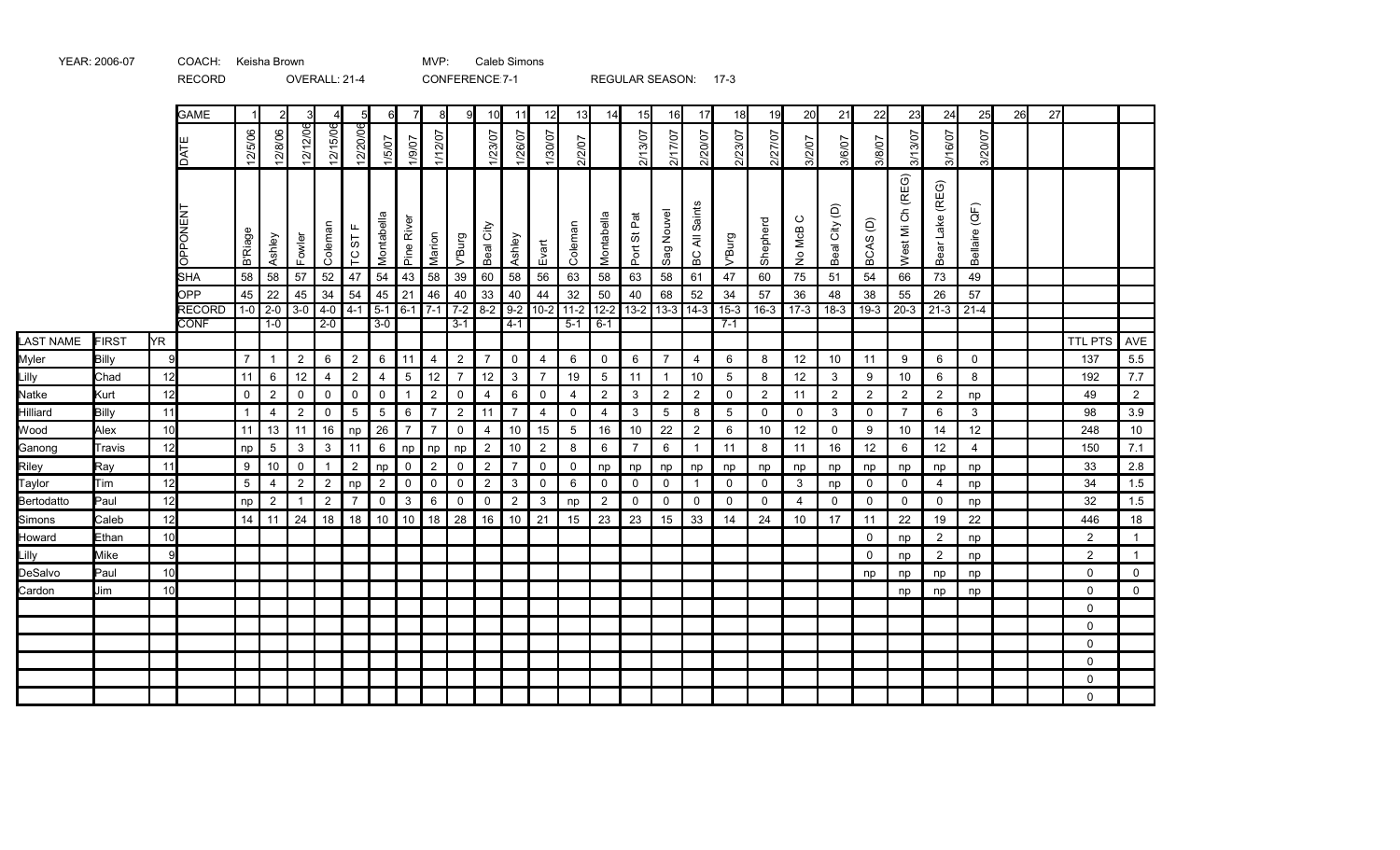|                |            |                 | <b>GAME</b>                 |                  |                 |                 | 4              | $5\overline{a}$         | 6l             |                | 8              | -9             | 10             | 11                | 12             | 13             | 14                          | 15             | 16                 | 17             | 18          | 19             | 20             | 21             | 22                                            | 23             | 24                           | 25                         | 26                  | 27                                  |                |       |
|----------------|------------|-----------------|-----------------------------|------------------|-----------------|-----------------|----------------|-------------------------|----------------|----------------|----------------|----------------|----------------|-------------------|----------------|----------------|-----------------------------|----------------|--------------------|----------------|-------------|----------------|----------------|----------------|-----------------------------------------------|----------------|------------------------------|----------------------------|---------------------|-------------------------------------|----------------|-------|
|                |            |                 | <b>DATE</b>                 | 12/6/05          | 12/9/05         | 12/10/05        | 12/13/05       | <u> 2/16/05</u>         |                | 12/29/05       |                | 1/6/06         | 1/20/06        | 1/24/06           | 1/27/06        | 1/31/06        | 2/3/06                      | 2/10/06        | 2/14/06            |                | 2/25/06     | 2/28/06        | 3/3/06         | 3/7/06         | 3/9/06                                        | 3/14/06        | 3/17/06                      | 3/21/06                    | 3/23/06             | 3/25/06                             |                |       |
|                |            |                 | <b>OPPONENT</b>             | Breckenridge     | Pine River      | Buckley         | Fowler         | Montabella              | Caseville      | Vestaburg      | St Louis       | Ashley         | Vestaburg      | Beal City         | Coleman        | Evart          | Montabella                  | Ashley         | ă<br>の<br>Portland | Gladwin        | Marion      | Shepherd       | Coleman        | Beal City (D)  | Big Rapids<br>Crossroads (D)                  | Freesoil (Reg) | West Mich<br>Christian (Reg) | Bay City All Saints<br>(Q) | Detroit City (Semi) | Wyoming Tri Unity<br>(State Finals) |                |       |
|                |            |                 | SHA                         | 66               | 70              | 57              | 53             | 61                      | 74             | 65             | 59             | 79             | 75             | 53                | 51             | 74             | 59                          | 71             | 62                 | 71             | 62          | 66             | 73             | 56             | 56                                            | 64             | 69                           | 63                         | 45                  | 51                                  |                |       |
|                |            |                 | <b>OPP</b><br><b>RECORD</b> | 45               | 58<br>$1-0$ 2-0 | 43<br>$3-0$     | 41             | 56<br>$4-0$ 5-0 6-0 7-0 | 53             | 56             | 35<br>$8-0$    | 37<br>$9-0$    | 43             | 44<br>$10-0$ 11-0 | 28             | 45             | 61<br>$12-0$ 13-0 13-1 14-1 | 23             | 39<br>$15-1$       | 68             | 43          | 48             | 40             | 39             | 29<br>16-1 17-1 18-1 19-1 20-1 21-1 22-1 23-1 | 31             | 50                           | 53<br>$24-1$               | 31<br>$25-1$        | 65<br>$25-2$                        |                |       |
|                |            |                 | <b>CONF</b>                 |                  |                 |                 |                | $1-0$                   |                | $2-0$          |                | $3-0$          | $4-0$          |                   | $5-0$          |                | $5 - 1$                     | $6 - 1$        |                    |                |             |                | $7 - 1$        |                |                                               |                |                              |                            |                     |                                     |                |       |
| LAST NAME      | FIRST      | <b>YR</b>       |                             |                  |                 |                 |                |                         |                |                |                |                |                |                   |                |                |                             |                |                    |                |             |                |                |                |                                               |                |                              |                            |                     |                                     | <b>TTL PTS</b> | AVE   |
| Martin         | Dave       | 12              |                             | $\mathsf{O}$     | $\overline{2}$  | 3               | $\mathsf{O}$   | $\overline{2}$          | 4              | $\overline{2}$ | $\mathbf 0$    | $\mathbf 0$    | $\overline{2}$ | $\mathbf 0$       | 0              | $\mathbf 0$    | np                          | $\mathbf 0$    | 0                  | np             | 0           | $\mathbf 0$    | $\overline{2}$ | 0              | $\overline{2}$                                | 6              | $\mathsf{O}$                 | 0                          | $\overline{2}$      | $\mathbf 0$                         | 27             | 1.08  |
| Roberts        | John       | 12              |                             | $\overline{2}$   | 11              | $\overline{7}$  | 10             | $\mathbf{1}$            | 16             | 10             | 13             | 12             | $\mathbf{3}$   | 11                | 4              | 4              | 5                           | 6              | 5                  | 24             | 8           | $\overline{2}$ | 11             | 14             | 0                                             | 0              | 18                           | 10                         | 8                   | 6                                   | 221            | 8.19  |
| Theisen        | <b>Pat</b> | 12              |                             | 13               | 17              | 16              | 11             | 15                      | 15             | 16             | 9              | 14             | 26             | 12                | 14             | 15             | 10                          | 12             | 24                 | 8              | 14          | 14             | 10             | 13             | 12                                            | 14             | 17                           | 8                          | 9                   | 12                                  | 370            | 13.70 |
| Thering        | Jacob      | 12              |                             | 13               | $\mathbf 0$     | $5\phantom{.0}$ | 5              | 11                      | 8              | 5              | 8              | $\overline{2}$ | 6              | $\overline{4}$    | $\mathbf 0$    | 4              | 8                           | $\overline{2}$ | 11                 | $\overline{4}$ | 10          | 17             | $\overline{7}$ | $\overline{2}$ | 8                                             | $\overline{4}$ | $\overline{7}$               | 6                          | $\overline{4}$      | 4                                   | 165            | 6.11  |
| Lilly          | Chad       | 11              |                             | $\boldsymbol{2}$ | $\pmb{0}$       | $\overline{2}$  | $\overline{2}$ | 0                       | $\overline{c}$ | $\mathbf 0$    | $\mathbf 0$    | 10             | 0              | $\mathbf 0$       | $\overline{c}$ | 4              | 0                           | 8              | 0                  | 0              | 0           | $\mathbf{1}$   | 10             | 3              | $\overline{2}$                                | 0              | 0                            | 0                          | 0                   | $\mathbf 0$                         | 48             | 1.78  |
| Pronick        | Chris      | 12              |                             | 14               | 9               | 6               | $7^{\circ}$    | 15                      | 20             | $\overline{0}$ | 6              | 11             | 12             | 10                | 11             | 10             | 11                          | $\overline{5}$ | $\overline{2}$     | 3              | 4           | $\overline{2}$ | 11             | 0              | 9                                             | 6              | 3                            | 3                          | 3                   | $\overline{2}$                      | 195            | 7.22  |
| Taylor         | Tim        | 11              |                             | $\mathbf 0$      | $\mathsf{O}$    | $\mathsf{O}$    | np             | np                      | $\mathbf{1}$   | $\mathbf 0$    | $\mathbf 0$    | 8              | $\mathsf{O}$   | np                | 0              | np             | np                          | 8              | $\overline{2}$     | np             | $\mathbf 0$ | 0              | 3              | 0              | 5                                             | 0              | $\mathsf{O}$                 | np                         | 0                   | $\mathbf 0$                         | 27             | 1.35  |
| Whitford       | Nate       | 12              |                             | 9                | 19              | 9               | np             | np                      | np             | 14             | 11             | 6              | 8              | 10                | $\overline{c}$ | 15             | 9                           | 5              | $\mathbf{2}$       | 13             | 12          | 10             | 9              | 6              | $\overline{5}$                                | 18             | 11                           | 17                         | 3                   | 16                                  | 239            | 9.96  |
| Simons         | Caleb      | 11              |                             | 11               | 11              | 8               | 18             | 15                      | 8              | 17             | 10             | 10             | 18             | 6                 | 11             | 20             | 16                          | 12             | 15                 | 19             | 11          | 14             | $\overline{2}$ | 16             | $\overline{7}$                                | 11             | 13                           | 19                         | 16                  | 11                                  | 345            | 12.78 |
| <b>Burdick</b> | Jack       | 11              |                             | 0                | $\mathbf 0$     | $\mathbf{1}$    | 0              | $\overline{2}$          | $\mathbf 0$    | 0              | $\overline{2}$ | 6              | $\mathsf{O}$   | np                | 4              | $\mathbf 0$    | np                          | $\overline{2}$ |                    | np             | 3           | $\overline{2}$ | 0              | 0              | 0                                             | $\overline{5}$ | np                           | np                         | 0                   | 0                                   | 28             | 1.27  |
| Bertodatto     | Paul       | 11              |                             | $\mathbf 0$      | 1               | 0               | np             | np                      | $\mathbf 0$    | -1             | $\mathbf 0$    | 0              | $\mathbf 0$    | np                | 3              | 0              | np                          | $\overline{7}$ | 0                  | np             | 0           | $\overline{2}$ | $\overline{2}$ | $\overline{2}$ | 3                                             | $\mathbf 0$    | $\mathbf 0$                  | np                         | $\mathbf 0$         | $\mathbf 0$                         | 21             | 1.00  |
| Riley          | Ray        | 10 <sup>1</sup> |                             | $\overline{2}$   | $\mathbf 0$     | $\mathbf 0$     | np             | np                      | $\mathbf 0$    | $\mathbf 0$    | $\mathbf 0$    | $\mathbf 0$    | $\mathbf 0$    | np                | $\mathbf 0$    | $\overline{2}$ | np                          | $\overline{4}$ | $\mathbf 0$        | np             | $\mathbf 0$ | $\overline{2}$ | 6              | $\mathbf 0$    | 3                                             | np             | np                           | np                         | $\mathbf 0$         | $\mathbf 0$                         | 19             | 1.00  |
|                |            |                 |                             |                  |                 |                 |                |                         |                |                |                |                |                |                   |                |                |                             |                |                    |                |             |                |                |                |                                               |                |                              |                            |                     |                                     | $\Omega$       |       |
|                |            |                 |                             |                  |                 |                 |                |                         |                |                |                |                |                |                   |                |                |                             |                |                    |                |             |                |                |                |                                               |                |                              |                            |                     |                                     | $\Omega$       |       |
|                |            |                 |                             |                  |                 |                 |                |                         |                |                |                |                |                |                   |                |                |                             |                |                    |                |             |                |                |                |                                               |                |                              |                            |                     |                                     | $\mathbf 0$    |       |
|                |            |                 |                             |                  |                 |                 |                |                         |                |                |                |                |                |                   |                |                |                             |                |                    |                |             |                |                |                |                                               |                |                              |                            |                     |                                     | $\Omega$       |       |
|                |            |                 |                             |                  |                 |                 |                |                         |                |                |                |                |                |                   |                |                |                             |                |                    |                |             |                |                |                |                                               |                |                              |                            |                     |                                     | 0              |       |
|                |            |                 |                             |                  |                 |                 |                |                         |                |                |                |                |                |                   |                |                |                             |                |                    |                |             |                |                |                |                                               |                |                              |                            |                     |                                     | $\Omega$       |       |
|                |            |                 |                             |                  |                 |                 |                |                         |                |                |                |                |                |                   |                |                |                             |                |                    |                |             |                |                |                |                                               |                |                              |                            |                     |                                     | 0              |       |
|                |            |                 |                             |                  |                 |                 |                |                         |                |                |                |                |                |                   |                |                |                             |                |                    |                |             |                |                |                |                                               |                |                              |                            |                     |                                     | 0              |       |

RECORD OVERALL: 25-2 CONFERENCE: 7-1 REGULAR SEASON: 19-1

YEAR: 2005-06 COACH: Keisha Brown MVP: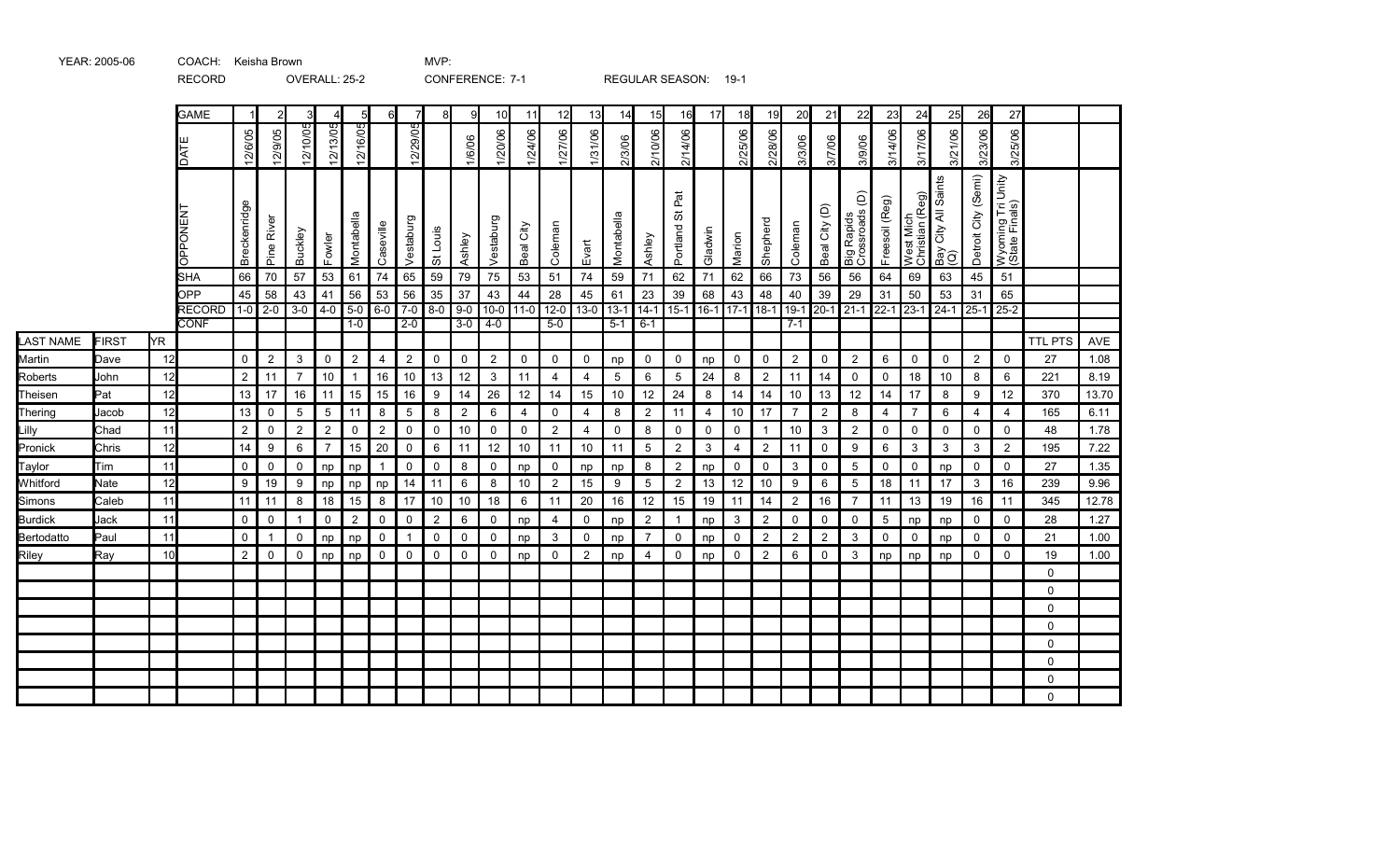|            |              |                 | <b>GAME</b>                  |              | $\overline{2}$ | 3 <sup>l</sup> |                |                | 6               | 7               | 8                | 9                  | 10             | 11              | 12             | 13              | 14             | 15              | 16              | 17              | 18             | 19                    | 20             | 21                                | 22                 | 23                  | 24                        | 25             | 26               | 27 |                |                |
|------------|--------------|-----------------|------------------------------|--------------|----------------|----------------|----------------|----------------|-----------------|-----------------|------------------|--------------------|----------------|-----------------|----------------|-----------------|----------------|-----------------|-----------------|-----------------|----------------|-----------------------|----------------|-----------------------------------|--------------------|---------------------|---------------------------|----------------|------------------|----|----------------|----------------|
|            |              |                 | DAT                          |              | 12/10/04       |                |                |                | 12/21/04        | 1/4/05          | 1/7/05           | 1/11/05            | 1/18/05        | 1/21/05         |                | 1/28/05         |                | 2/4/05          |                 |                 |                |                       |                | 2/28/05                           | 3/2/05             | 3/4/05              | 3/8/05                    | 3/11/05        | 3/15/05          |    |                |                |
|            |              |                 | PONEN<br>용                   | Breckenridge | Buckley        | Pine River     | Fowler         | Montabella     | Baldwin         | St Louis        | Ashley           | St Mary<br>Gaylord | Marion         | Vestaburg       | Beal City      | Coleman         | Evart          | Montabella      | Caseville       | Ashley          | Coleman        | Pat<br>55<br>Portland | Vestaburg      | All Saints(D)<br>$\overline{B}$ C | Grace Christian(D) | Beal City(D)        | Grand Rap<br>Gateway(REG) | Marion (REG)   | Bellaire (QF)    |    |                |                |
|            |              |                 | <b>SHA</b>                   | 67           | 68             | 71             | 55             | 55             | 80              | 45              | 63               | 63                 | 55             | 55              | 42             | 71              | 57             | 79              | 65              | 83              | 62             | 62                    | 54             | 72                                | 79                 | 58                  | 70                        | 44             | 44               |    |                |                |
|            |              |                 | OPP                          | 51           | 52             | 45             | 53             | 49             | 52<br>$6-0$ 7-0 | 39              | 15               | $30\,$<br>$9-0$    | 46             | 34              | $30\,$         | 37              | 41             | 73              | 59              | 44              | 51<br>$18-0$   | 43                    |                | 53                                | 37                 | 33<br>$23-0$ $24-0$ | 34                        | 34             | 46               |    |                |                |
|            |              |                 | <b>RECORD</b><br><b>CONF</b> | $1-0$        | $2-0$          |                | $3-0$ 4-0 5-0  | $1-0$          |                 |                 | $8-0$<br>$2 - 0$ |                    | $10 - 0$       | $11-0$<br>$3-0$ | $12-0$         | $13-0$<br>$4-0$ | $14-0$         | $15-0$<br>$5-0$ | $16-0$          | $17-0$<br>$6-0$ | $7 - 0$        |                       | $8 - 0$        | 19-0 20-0 21-0                    | $22-0$             |                     |                           | $25-0$         | $25-1$           |    |                |                |
| LAST NAME  | FIRST        | <b>YR</b>       |                              |              |                |                |                |                |                 |                 |                  |                    |                |                 |                |                 |                |                 |                 |                 |                |                       |                |                                   |                    |                     |                           |                |                  |    | <b>TTL PTS</b> | AVE            |
| Martin     | Dave         | 11              |                              | 0            | $\overline{2}$ | 0              | 0              | $\mathbf 0$    | 0               | $\mathbf 0$     | $\overline{2}$   | $\mathsf{0}$       | 0              | $\mathbf 0$     | $\mathsf{O}$   | $\overline{4}$  | np             | $\mathsf{O}$    | $\mathbf 0$     | $5\,$           | $\mathsf{O}$   | 3                     | $\mathsf{O}$   | 0                                 | $\overline{2}$     | $\mathbf 0$         | $\mathbf 0$               | np             | np               |    | 18             | 0.8            |
| Roberts    | John         | 11              |                              | np           | np             | np             | np             | 0              | 12              | 10              | 6                | $\overline{4}$     | 8              | $\overline{7}$  | 5              | 11              | 11             | 22              | 14              | 6               | 20             | $\overline{5}$        | 4              | 12                                | 9                  | $5\,$               | 3                         | 10             | $\overline{7}$   |    | 191            | 8.7            |
| Curtiss    | <b>Bubba</b> | 12              |                              | 6            | 13             | 15             | 11             | 26             | 9               | $\overline{7}$  | 6                | 14                 | 9              | 14              | 13             | 10              | 12             | 14              | 21              | 15              | 13             | 20                    | 12             | 13                                | 10                 | 9                   | 12                        | 12             | 8                |    | 324            | 12             |
| Thering    | Jake         | 11              |                              | 0            | 6              | $\overline{5}$ | $\mathbf 0$    | $\overline{4}$ | $\overline{2}$  | $\mathbf 0$     | $\mathbf{1}$     | $\overline{2}$     | 4              | 0               | $\mathsf{O}$   | $\overline{4}$  | $\mathbf 0$    | $\mathbf 0$     | 0               | 6               | $\mathbf 0$    | 2                     | 6              | 0                                 | 10                 | 0                   | $\mathbf 0$               | 4              | $\boldsymbol{2}$ |    | 58             | 2.2            |
| Theisen    | Pat          | 11              |                              | 13           | 12             | 17             | $\mathbf{3}$   | $\mathbf{3}$   | 10              | 8               | $\overline{5}$   | $10\,$             | 10             | 6               | 6              | $10$            | np             | $\mathsf 0$     | 4               | $\mathbf{3}$    | $\overline{2}$ | $\overline{c}$        | $\mathsf 0$    | $10$                              | 11                 | 16                  | 8                         | $\overline{5}$ | $\overline{4}$   |    | 178            | 7.1            |
| Pronick    | Chris        | 11              |                              | 13           | 9              | 13             | $\overline{2}$ | 10             | 4               | $\overline{c}$  | $\overline{7}$   | $\overline{4}$     | $\overline{2}$ | $\overline{2}$  | 6              | 6               | $\overline{7}$ | $\overline{7}$  | 0               | 13              | 0              | 6                     | 4              | $\overline{4}$                    | $\overline{4}$     | $\mathbf{1}$        | 12                        | 0              | $\overline{c}$   |    | 140            | 5.4            |
| Lilly      | Ryan         | 12              |                              | 5            | 13             | $\overline{7}$ | 15             | $\overline{4}$ | 19              | $5\phantom{.0}$ | 13               | 8                  | 6              | 8               | $\overline{2}$ | 11              | 6              | 4               | 6               | 11              | 14             | 11                    | 13             | 6                                 | 16                 | 14                  | 13                        | 6              | 6                |    | 242            | 9.3            |
| Whitford   | Nate         | 11              |                              | 18           | 9              | $\overline{7}$ | 18             | $\overline{4}$ | 10              | 11              | $\overline{7}$   | 16                 | 4              | 12              | $\overline{7}$ | 10              | 10             | 21              | $5\overline{)}$ | 13              | 10             | 8                     | 13             | 20                                | np                 | $\mathbf{1}$        | 15                        | $\mathbf 0$    | 3                |    | 252            | 10             |
| Simons     | Caleb        | 10              |                              | 12           | $\overline{4}$ | $\overline{7}$ | 6              | $\overline{4}$ | 14              | $\overline{2}$  | 16               | 5                  | 12             | 6               | $\mathbf{3}$   | $5\overline{5}$ | 11             | 11              | 15              | 11              | 3              | 5                     | $\overline{2}$ | $\overline{7}$                    | 13                 | 12                  | 6                         | $\overline{7}$ | 12               |    | 211            | 8.1            |
| Bertodatto | <b>Paul</b>  | 10 <sup>1</sup> |                              |              |                |                |                |                |                 |                 |                  |                    |                |                 |                |                 |                |                 |                 |                 |                |                       |                | np                                | $\overline{2}$     | $\mathbf 0$         | $\mathbf{1}$              | np             | np               |    | 3              | $\overline{1}$ |
| Lilly      | Chad         | 10 <sup>1</sup> |                              |              |                |                |                |                |                 |                 |                  |                    |                |                 |                |                 |                |                 |                 |                 |                |                       |                | np                                | $\overline{2}$     | np                  | 0                         | np             | np               |    | 2              | $\overline{1}$ |
|            |              |                 |                              |              |                |                |                |                |                 |                 |                  |                    |                |                 |                |                 |                |                 |                 |                 |                |                       |                |                                   |                    |                     |                           |                |                  |    | 0              |                |
|            |              |                 |                              |              |                |                |                |                |                 |                 |                  |                    |                |                 |                |                 |                |                 |                 |                 |                |                       |                |                                   |                    |                     |                           |                |                  |    | $\mathbf 0$    |                |
|            |              |                 |                              |              |                |                |                |                |                 |                 |                  |                    |                |                 |                |                 |                |                 |                 |                 |                |                       |                |                                   |                    |                     |                           |                |                  |    | $\Omega$       |                |
|            |              |                 |                              |              |                |                |                |                |                 |                 |                  |                    |                |                 |                |                 |                |                 |                 |                 |                |                       |                |                                   |                    |                     |                           |                |                  |    | 0              |                |
|            |              |                 |                              |              |                |                |                |                |                 |                 |                  |                    |                |                 |                |                 |                |                 |                 |                 |                |                       |                |                                   |                    |                     |                           |                |                  |    | $\mathbf 0$    |                |
|            |              |                 |                              |              |                |                |                |                |                 |                 |                  |                    |                |                 |                |                 |                |                 |                 |                 |                |                       |                |                                   |                    |                     |                           |                |                  |    | $\Omega$       |                |
|            |              |                 |                              |              |                |                |                |                |                 |                 |                  |                    |                |                 |                |                 |                |                 |                 |                 |                |                       |                |                                   |                    |                     |                           |                |                  |    | $\mathbf 0$    |                |
|            |              |                 |                              |              |                |                |                |                |                 |                 |                  |                    |                |                 |                |                 |                |                 |                 |                 |                |                       |                |                                   |                    |                     |                           |                |                  |    | $\mathbf 0$    |                |
|            |              |                 |                              |              |                |                |                |                |                 |                 |                  |                    |                |                 |                |                 |                |                 |                 |                 |                |                       |                |                                   |                    |                     |                           |                |                  |    | $\mathbf 0$    |                |

YEAR: 2004-05 COACH: Keisha Brown MVP:

RECORD OVERALL: 25-1 CONFERENCE: 8-0 REGULAR SEASON: 20-0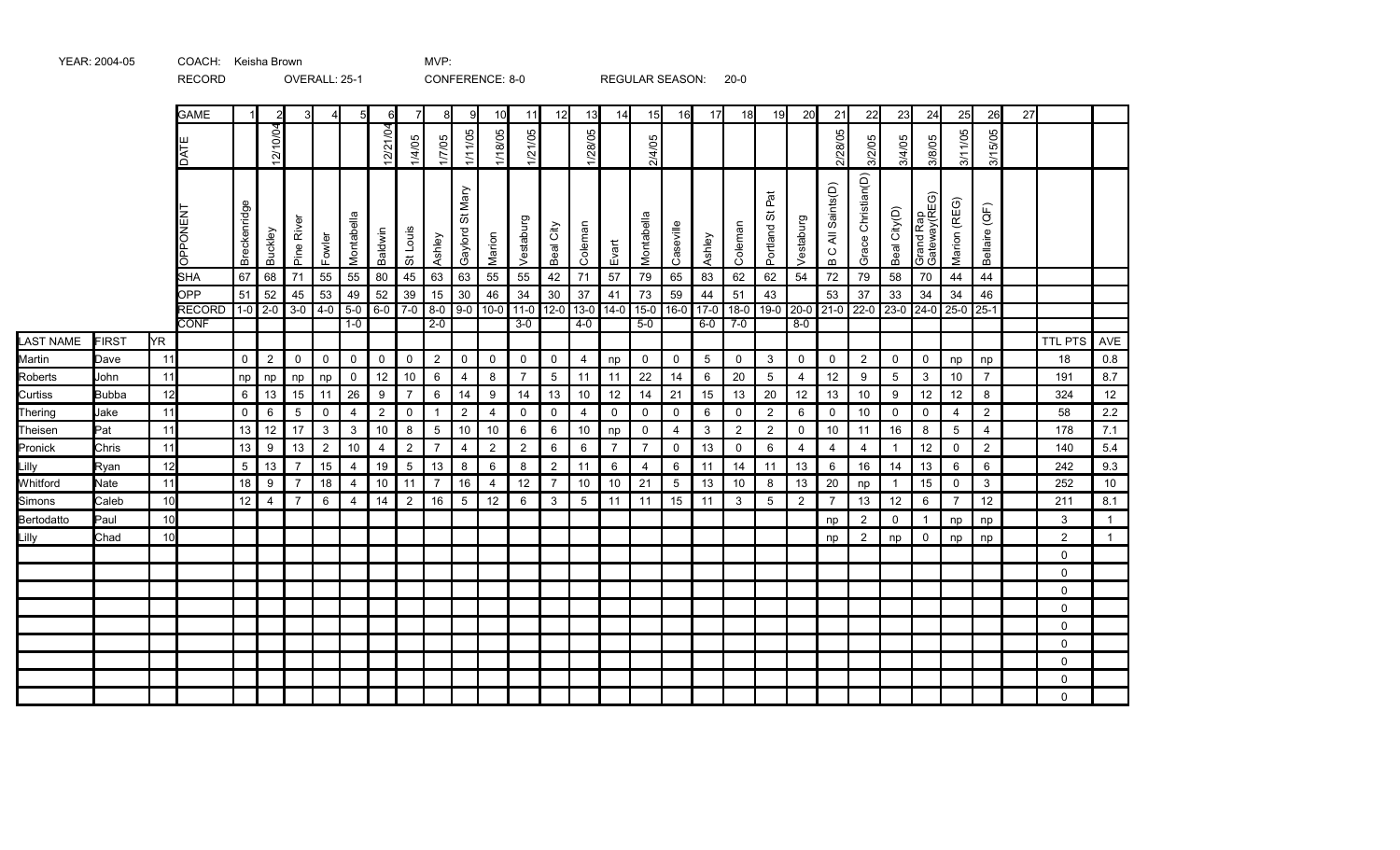|                  |              |           | <b>INLOOIND</b>              |                |                    | OVERVILLE STIZ |                |                  |                               |                |                | <b>CONFLINGTOL 4-4</b> |                |                    |                |                 |                  |                |                    | INLOULAIN ULAUUIN. UTIT |                     |             |                 |                           |    |    |    |    |                |                   |
|------------------|--------------|-----------|------------------------------|----------------|--------------------|----------------|----------------|------------------|-------------------------------|----------------|----------------|------------------------|----------------|--------------------|----------------|-----------------|------------------|----------------|--------------------|-------------------------|---------------------|-------------|-----------------|---------------------------|----|----|----|----|----------------|-------------------|
|                  |              |           | <b>GAME</b>                  | $\mathbf{1}$   | $\mathfrak{p}$     | 3              |                | $5 \,$           | 6                             |                | 8              | 9                      | 10             | 11                 | 12             | 13              | 14               | 15             | 16                 | 17                      | 18                  | 19          | 20              | 21                        | 22 | 23 | 24 | 25 |                |                   |
|                  |              |           | DATE                         | 12/9/03        |                    | 12/13/03       |                | 12/19/03         | 12/30/03                      |                | 1/10/04        |                        | 1/20/04        | 1/23/04            | 1/30/04        |                 |                  | 2/11/04        | 2/17/04            | 2/20/04                 | 2/24/04             | 2/27/04     | 3/3/04          |                           |    |    |    |    |                |                   |
|                  |              |           | OPPONENT                     | Breckenridge   | North Mi Christian | River<br>Pine  |                | Montabella       | Beal City                     | Louis<br>お     | Tawas          | ō<br>Vestaburg         | Marion         | Ashley             | Burt Lake NMC  | Evart           | Montabella       | BealCity       | Coleman            | Vestaburg               | Baldwin             | Ashley      | Coleman         | Saints<br>City All<br>Bay |    |    |    |    |                |                   |
|                  |              |           | <b>SHA</b>                   | 48             | 39                 | 50             | 45             | 62               | 51                            | 50             | 47             | 47                     | 56             | 79                 | 67             | 55              | 43               | 54             | 51                 | 48                      | 41                  | 64          | 59              | 41                        |    |    |    |    |                |                   |
|                  |              |           | OPP                          | 55             | 61                 | 39             | 51             | 51               | 39                            | 55             | 64             | 53                     | 66             | 28                 | 44             | 54              | 55               | 48             | 62                 | 42                      | 42                  | 50          | 68              | 50                        |    |    |    |    |                |                   |
|                  |              |           | <b>RECORD</b><br><b>CONF</b> |                | $0-1$ 0-2 1-2      |                | $1 - 3$        | $2 - 3$<br>$1-0$ | $3-3$ $3-4$ $3-5$ $3-6$ $3-7$ |                |                | $1 - 1$                |                | $4 - 7$<br>$2 - 1$ | $5 - 7$        | $6 - 7$         | $2 - 2$          | $6-8$ 7-8      | $7 - 9$<br>$2 - 3$ | $8-9$<br>$3 - 3$        | 8-10 9-10 9-11 9-12 |             |                 |                           |    |    |    |    |                |                   |
| <b>LAST NAME</b> | <b>FIRST</b> | <b>YR</b> |                              |                |                    |                |                |                  |                               |                |                |                        |                |                    |                |                 |                  |                |                    |                         |                     | $4 - 3$     | $4-4$           |                           |    |    |    |    | <b>TTL PTS</b> |                   |
| Ley              | Corey        | 10        |                              | $\mathbf 0$    | $\mathbf 0$        | $\overline{4}$ | $\mathbf 1$    | 6                | 6                             | $\mathbf 0$    | $\overline{7}$ | $\mathbf 0$            | $\overline{2}$ | $\overline{2}$     | 8              | $\mathbf 0$     | $\boldsymbol{2}$ | $\mathsf{O}$   | $\overline{4}$     | $\mathsf{O}$            | $\overline{2}$      | $\mathbf 0$ | $5\phantom{.0}$ | $\mathsf{O}$              |    |    |    |    | 49             | <b>AVE</b><br>2.3 |
| Roberts          | John         | 10        |                              | 6              | $\overline{5}$     | 9              | 13             | $\overline{5}$   | 11                            | 13             | $\overline{2}$ | 0                      | 10             | 12                 | $\overline{4}$ | 9               | 12               | 11             | 10                 | 11                      | 10                  | 8           | 19              | $\overline{7}$            |    |    |    |    | 187            | 8.9               |
| Curtis           | <b>Bubba</b> | 11        |                              | 20             | 10                 | 13             | $\mathbf 0$    | 10               | $\overline{7}$                | 16             | $\overline{2}$ | 14                     | 8              | 25                 | 11             | 12              | $\overline{4}$   | 15             | 16                 | 14                      | $\overline{4}$      | 21          | 14              | 9                         |    |    |    |    | 245            | 12                |
| Schmidt          | Mike         | 12        |                              | $\mathbf{1}$   | $\mathbf{3}$       | $\overline{2}$ | 5              | 3                | 5                             | $\overline{7}$ | $\overline{1}$ | $\mathbf{3}$           | $\overline{7}$ | 15                 | $\overline{4}$ | $\overline{7}$  | 3                | $\overline{2}$ | $\overline{2}$     | $\overline{2}$          | $\mathbf{3}$        | 6           | $\mathbf 0$     | $\mathbf{3}$              |    |    |    |    | 84             | $\overline{4}$    |
| Theisen          | Pat          | 10        |                              | 3              | 6                  | $\overline{2}$ | 11             | $\overline{4}$   | $\overline{2}$                | $\mathbf 0$    | $\overline{4}$ | $\overline{7}$         | 17             | $\overline{5}$     | 9              | 9               | $\overline{2}$   | 6              | $\mathsf{O}$       | $\overline{4}$          | $\overline{7}$      | 8           | $\overline{2}$  | $\overline{4}$            |    |    |    |    | 112            | 5.3               |
| Zitzelburger     | Troy         | 11        |                              | 8              | $\overline{c}$     | $\overline{4}$ | $\overline{4}$ | 10               | np                            | $\mathbf 0$    | 13             | 8                      | $\mathbf 0$    | 6                  | $\overline{2}$ | $\overline{5}$  | 3                | $\overline{4}$ | 0                  | 9                       | 0                   | 4           | $\overline{4}$  | $\mathsf{O}$              |    |    |    |    | 86             | 4.3               |
| Lilly            | Ryan         | 11        |                              | 8              | $\overline{4}$     | 5              | 6              | 8                | $\overline{7}$                | 3              | 12             | 6                      | 2              | $\overline{4}$     | 10             | $\overline{2}$  | 9                | $\overline{7}$ | 6                  | $\overline{4}$          | $\mathbf{3}$        | 3           | 6               | $\overline{4}$            |    |    |    |    | 119            | 5.7               |
| Whitford         | Nate         | 10        |                              | $\mathbf 0$    | 3                  | 10             | 5              | 12               | 6                             | 2              | 2              | $\Omega$               | $\mathbf 0$    | 8                  | 6              | $5\overline{5}$ | $\mathbf 0$      | 4              | $\overline{7}$     | 3                       | $\overline{4}$      | 8           | $\overline{7}$  | 10 <sup>1</sup>           |    |    |    |    | 102            | 4.9               |
| Simons           | Caleb        | 9         |                              | $\overline{2}$ | 6                  | $\overline{1}$ | $\mathbf 0$    | $\overline{4}$   | $\overline{7}$                | 9              | 4              | 9                      | 10             | $\overline{2}$     | 13             | 6               | 8                | 5              | 6                  | $\mathbf{1}$            | 8                   | 6           | $\overline{2}$  | $\overline{4}$            |    |    |    |    | 113            | $5.4\,$           |
|                  |              |           |                              |                |                    |                |                |                  |                               |                |                |                        |                |                    |                |                 |                  |                |                    |                         |                     |             |                 |                           |    |    |    |    | $\mathbf 0$    |                   |
|                  |              |           |                              |                |                    |                |                |                  |                               |                |                |                        |                |                    |                |                 |                  |                |                    |                         |                     |             |                 |                           |    |    |    |    | $\mathbf 0$    |                   |
|                  |              |           |                              |                |                    |                |                |                  |                               |                |                |                        |                |                    |                |                 |                  |                |                    |                         |                     |             |                 |                           |    |    |    |    | $\mathbf 0$    |                   |
|                  |              |           |                              |                |                    |                |                |                  |                               |                |                |                        |                |                    |                |                 |                  |                |                    |                         |                     |             |                 |                           |    |    |    |    | $\mathbf 0$    |                   |
|                  |              |           |                              |                |                    |                |                |                  |                               |                |                |                        |                |                    |                |                 |                  |                |                    |                         |                     |             |                 |                           |    |    |    |    | $\mathbf 0$    |                   |
|                  |              |           |                              |                |                    |                |                |                  |                               |                |                |                        |                |                    |                |                 |                  |                |                    |                         |                     |             |                 |                           |    |    |    |    | $\mathbf 0$    |                   |
|                  |              |           |                              |                |                    |                |                |                  |                               |                |                |                        |                |                    |                |                 |                  |                |                    |                         |                     |             |                 |                           |    |    |    |    | $\mathbf 0$    |                   |
|                  |              |           |                              |                |                    |                |                |                  |                               |                |                |                        |                |                    |                |                 |                  |                |                    |                         |                     |             |                 |                           |    |    |    |    | $\mathbf 0$    |                   |
|                  |              |           |                              |                |                    |                |                |                  |                               |                |                |                        |                |                    |                |                 |                  |                |                    |                         |                     |             |                 |                           |    |    |    |    | $\mathbf 0$    |                   |
|                  |              |           |                              |                |                    |                |                |                  |                               |                |                |                        |                |                    |                |                 |                  |                |                    |                         |                     |             |                 |                           |    |    |    |    | 0              |                   |
|                  |              |           |                              |                |                    |                |                |                  |                               |                |                |                        |                |                    |                |                 |                  |                |                    |                         |                     |             |                 |                           |    |    |    |    | $\mathbf 0$    |                   |

YEAR: 2003-04 COACH: Keisha Brown MVP:

RECORD OVERALL: 9-12 CONFERENCE:4-4 REGULAR SEASON: 9-11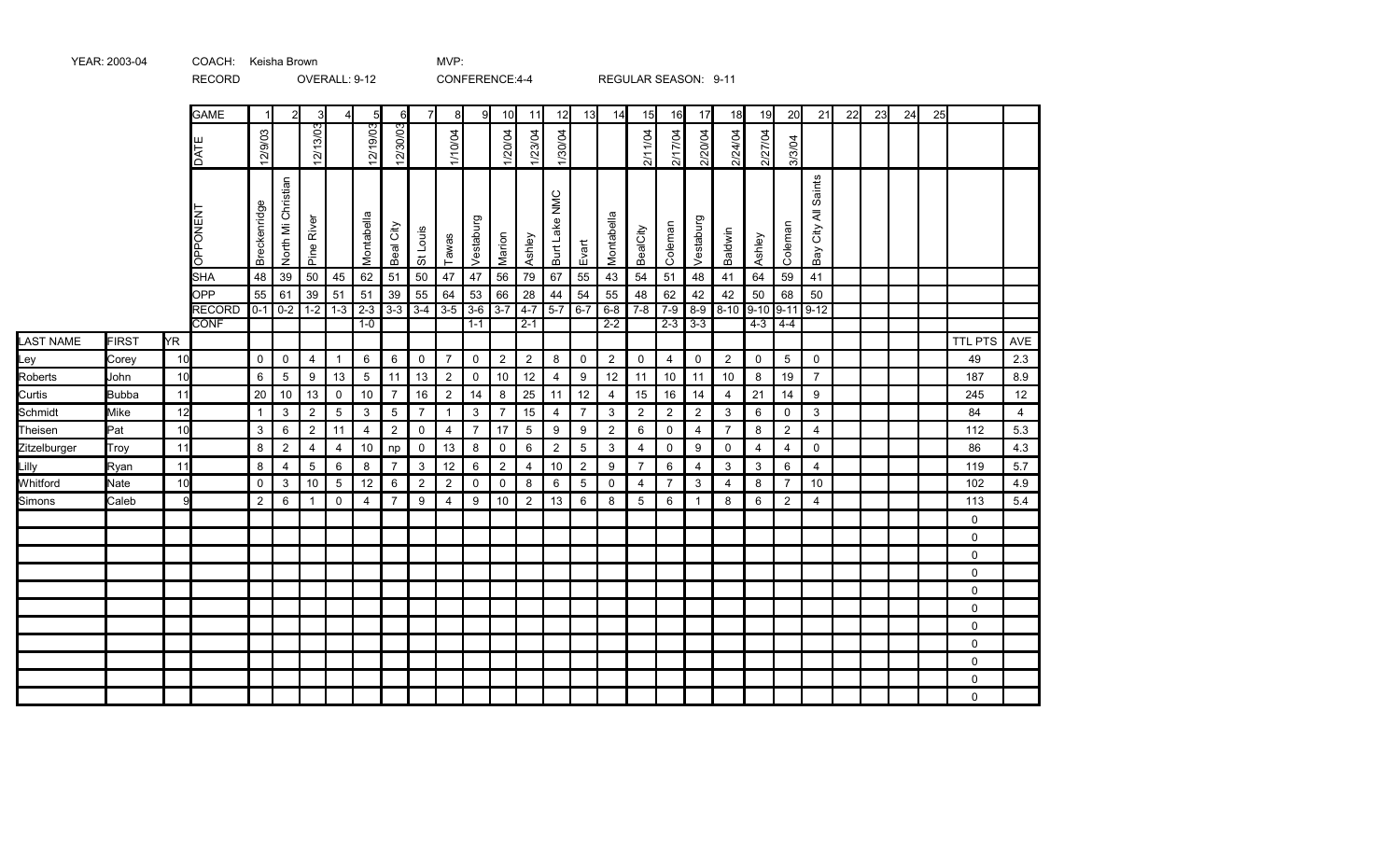|                  |              |     | <b>GAME</b>                 |                | $\overline{2}$ | 3              | 4              | -51            | 6               | $\overline{7}$ | 8              | 9              | 10             | 11                  | 12           | 13              | 14             | 15             | 16               | 17             | 18                | 19             | 20             | 21                                 | 22                                           | 23 | 24 | 25 |                |                |
|------------------|--------------|-----|-----------------------------|----------------|----------------|----------------|----------------|----------------|-----------------|----------------|----------------|----------------|----------------|---------------------|--------------|-----------------|----------------|----------------|------------------|----------------|-------------------|----------------|----------------|------------------------------------|----------------------------------------------|----|----|----|----------------|----------------|
|                  |              |     | DATE                        | 12/10/02       | 12/13/02       | 12/14/02       | 12/17/02       | 12/20/02       | <u>12/21/02</u> | 12/27/02       | 1/7/03         | 1/17/03        | 1/21/03        | 1/24/03             | 1/27/03      | 1/31/03         | 2/7/03         | 2/11/03        | 2/14/03          | 2/18/03        | 2/21/03           | 2/25/03        | 2/28/03        | 3/4/03                             | 3/7/03                                       |    |    |    |                |                |
|                  |              |     | <b>OPPONENT</b>             | Breckenridge   | Pine River     | <b>Buckley</b> | Fowler         | Montabella     | Coleman         | City<br>Beal   | NMC            | Vestaburg      | Marion         | Ashley              | City<br>Beal | Coleman         | Montabella     | Hale           | St. Louis        | Baldwin        | Vestaburg         | Pine River     | Ashley         | $\widehat{\Theta}$<br>Bap<br>Grace | Saints (D)<br>$\bar{\bar{\mathbf{z}}}$<br>ВC |    |    |    |                |                |
|                  |              |     | <b>SHA</b>                  | 51             | 52             | 60             | 43             | 44             | 49              | 54             | 39             | 49             | 37             | 55                  | 67           | 41              | 49             | 58             | 38               | 57             | $37\,$            | 26             | 59             | 63                                 | 56                                           |    |    |    |                |                |
|                  |              |     | <b>OPP</b><br><b>RECORD</b> | 49<br>$1 - 0$  | 61<br>$1 - 1$  | 46<br>$2 - 1$  | 54<br>$2 - 2$  | 43<br>$3 - 2$  | 69<br>$3 - 3$   | 68<br>$3 - 4$  | 63<br>$3-5$    | 47<br>$4 - 5$  | 58             | 54<br>$4-6$ 5-6 5-7 | 81           | 49<br>$5 - 8$   | 43<br>6-8      | 52<br>$7-8$    | 46<br>$7-9$ 7-10 | 65             | 47<br>$7-11$ 7-12 | 58             | 45<br>$8 - 12$ | 44<br>$9-12$ 9-13                  | 68                                           |    |    |    |                |                |
|                  |              |     | <b>CONF</b>                 |                |                |                |                | $1-0$          | $1 - 1$         |                |                | $2 - 1$        |                | $3 - 1$             |              | $3 - 2$         | $4-2$          |                |                  |                | $4 - 3$           |                | $5 - 3$        |                                    |                                              |    |    |    |                |                |
| <b>LAST NAME</b> | <b>FIRST</b> | YR. |                             |                |                |                |                |                |                 |                |                |                |                |                     |              |                 |                |                |                  |                |                   |                |                |                                    |                                              |    |    |    | <b>TTL PTS</b> | AVE            |
| Roberts          | Chris        | 12  |                             | 19             | 20             | 25             | 16             | 16             | 15              | 19             | 8              | 26             | 20             | 16                  | 16           | 16              | 23             | 30             | 10               | 21             | 12                | 6              | 10             | 13                                 | 19                                           |    |    |    | 376            | 17.1           |
| Roberts          | John         | 9   |                             | 9              | 14             | $\overline{7}$ | 8              | 6              | $\mathbf{3}$    | 10             | $\overline{7}$ | 2              |                | 10                  | 10           | $5\overline{)}$ | 5              | $\overline{4}$ | 13               |                | $\mathbf{1}$      | $\overline{4}$ | 14             | 12                                 | 5                                            |    |    |    | 149            | 7.1            |
| McGarry          | Joe          | 12  |                             | $\overline{7}$ |                | 5              | 4              | $\overline{2}$ | $\overline{4}$  | 1              | $\overline{2}$ | $\overline{4}$ | $5\,$          | $\overline{2}$      |              |                 |                |                |                  | 5              | $\overline{7}$    |                | $\overline{2}$ | $\mathbf{1}$                       | $\mathbf{1}$                                 |    |    |    | 52             | 2.4            |
| Jackson          | Jason        | 12  |                             | $\overline{2}$ |                |                |                |                |                 |                |                |                |                |                     |              |                 |                |                |                  |                |                   |                | $\mathbf 1$    |                                    | 8                                            |    |    |    | 11             | 3.7            |
| Zitzelberger     | Trov         | 10  |                             | $\mathbf{1}$   | $\overline{7}$ | $\overline{7}$ | $\overline{1}$ | 10             | 10              | 6              | 6              | 6              | 6              | 11                  | $\mathbf{3}$ | 5               | 6              |                | $\overline{2}$   | $\overline{4}$ | 2                 | $\overline{2}$ | $\overline{7}$ | 21                                 | 8                                            |    |    |    | 131            | 6.2            |
| Wadowski         | Joe          | 11  |                             |                |                |                |                |                | 3               |                | 8              |                |                |                     | 5            |                 | $\overline{2}$ | $\overline{2}$ | $\overline{2}$   | $\overline{5}$ | $\overline{2}$    | 4              | 5              |                                    | 2                                            |    |    |    | 40             | 1.9            |
| Campbell         | Aaron        | 10  |                             |                |                | $\overline{7}$ | 5              | 3              | $\mathbf{1}$    | $5\,$          | 5              | 6              |                | 4                   | 5            | 4               |                | $\overline{2}$ |                  | 10             |                   |                | 4              | 6                                  |                                              |    |    |    | 67             | 3.2            |
| Duthie           | Nate         | 12  |                             |                |                |                |                |                | 3               |                |                |                |                |                     | 3            |                 |                |                |                  |                |                   |                |                | 2                                  |                                              |    |    |    | 8              | 0.7            |
| Curtiss          | <b>Bubba</b> | 10  |                             | 13             | 5              | $\overline{4}$ | 3              | 5              | $\overline{4}$  | $\overline{7}$ | $\mathbf{1}$   | 5              | $\overline{2}$ | 10                  | 18           | 9               | 13             | 11             | 11               | 8              | 13                | $5\,$          | 11             | 4                                  | 13                                           |    |    |    | 175            | 7.9            |
| Schmidt          | Mike         | 11  |                             |                | $\overline{4}$ | $5\,$          | $\overline{2}$ | $\overline{2}$ | 6               | 4              |                |                | $\overline{2}$ | $\overline{2}$      | 6            |                 |                | 6              |                  | $\overline{2}$ |                   | $\overline{4}$ |                |                                    |                                              |    |    |    | 45             | 2.1            |
| <b>Hutchins</b>  | Tim          | 11  |                             |                |                |                | $\overline{2}$ |                |                 |                | 2              |                |                |                     | $\mathbf{1}$ | $\overline{2}$  |                | 3              |                  | $\overline{2}$ |                   |                | 5              | 4                                  |                                              |    |    |    | 21             | $\overline{1}$ |
| Bertodatto       | Tonv         | 11  |                             |                | 2              |                | 2              |                |                 | 2              |                |                | 2              |                     |              |                 |                |                |                  |                |                   | $\overline{1}$ |                |                                    |                                              |    |    |    | 9              | 0.5            |
|                  |              |     |                             |                |                |                |                |                |                 |                |                |                |                |                     |              |                 |                |                |                  |                |                   |                |                |                                    |                                              |    |    |    | $\mathbf 0$    |                |
|                  |              |     |                             |                |                |                |                |                |                 |                |                |                |                |                     |              |                 |                |                |                  |                |                   |                |                |                                    |                                              |    |    |    | $\Omega$       |                |
|                  |              |     |                             |                |                |                |                |                |                 |                |                |                |                |                     |              |                 |                |                |                  |                |                   |                |                |                                    |                                              |    |    |    | $\mathbf 0$    |                |
|                  |              |     |                             |                |                |                |                |                |                 |                |                |                |                |                     |              |                 |                |                |                  |                |                   |                |                |                                    |                                              |    |    |    | $\mathbf 0$    |                |
|                  |              |     |                             |                |                |                |                |                |                 |                |                |                |                |                     |              |                 |                |                |                  |                |                   |                |                |                                    |                                              |    |    |    | 0              |                |
|                  |              |     |                             |                |                |                |                |                |                 |                |                |                |                |                     |              |                 |                |                |                  |                |                   |                |                |                                    |                                              |    |    |    | $\mathbf 0$    |                |
|                  |              |     |                             |                |                |                |                |                |                 |                |                |                |                |                     |              |                 |                |                |                  |                |                   |                |                |                                    |                                              |    |    |    | $\mathbf 0$    |                |
|                  |              |     |                             |                |                |                |                |                |                 |                |                |                |                |                     |              |                 |                |                |                  |                |                   |                |                |                                    |                                              |    |    |    | $\mathbf 0$    |                |

YEAR: 2002-03 COACH: Rick Roberts MVP: Chris Roberts

RECORD OVERALL: 9-13 CONFERENCE: 4-4 REGULAR SEASON: 8-12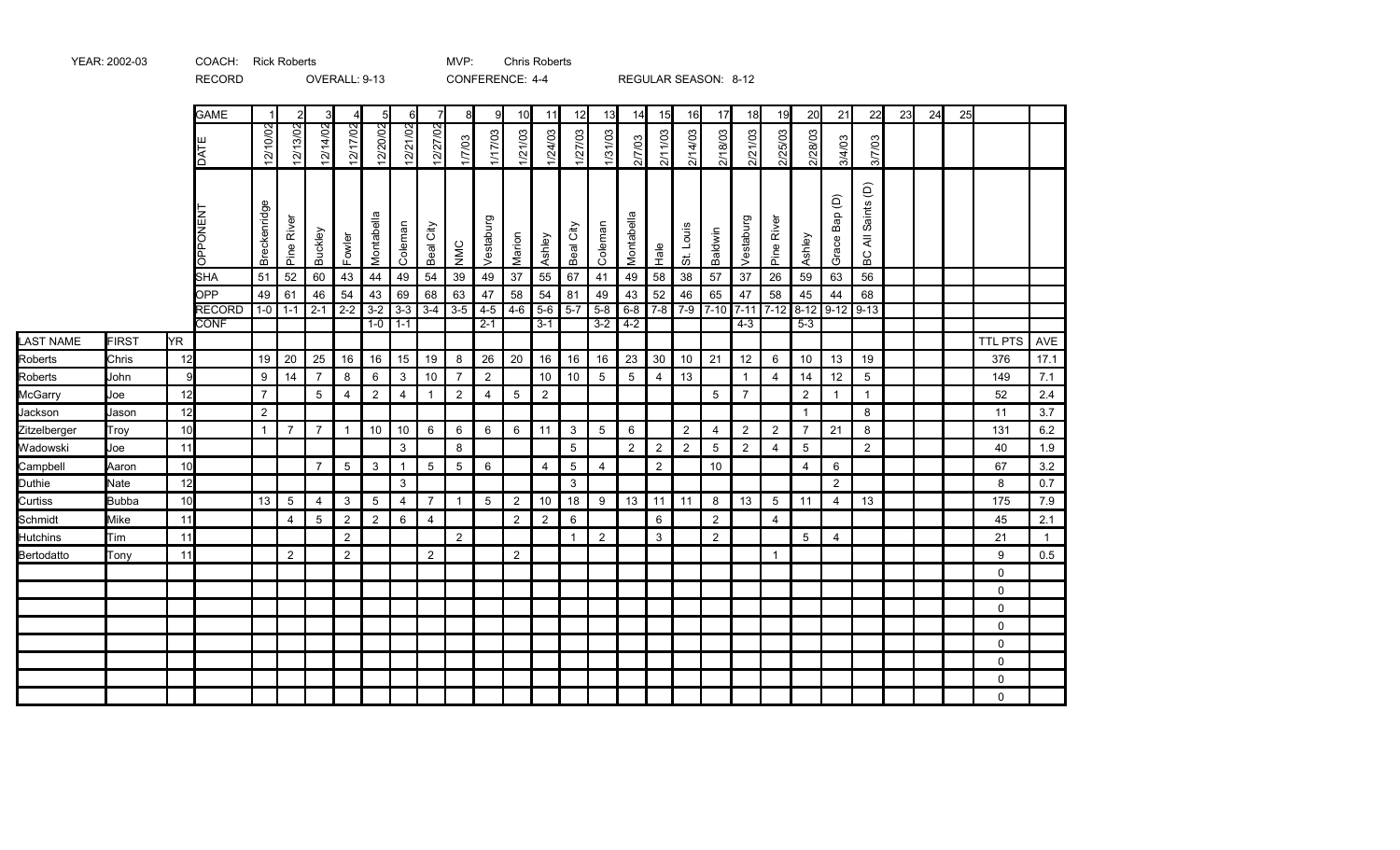|                  |              |           | <b>RECORD</b>                |              |                |                | OVERALL: 9-13  |                |                |                       | CONFERENCE: 3-3 |                |                 |                |                |                         |                |                | REGULAR SEASON:  |                | $8 - 12$       |                |                  |                 |                |    |    |    |              |         |
|------------------|--------------|-----------|------------------------------|--------------|----------------|----------------|----------------|----------------|----------------|-----------------------|-----------------|----------------|-----------------|----------------|----------------|-------------------------|----------------|----------------|------------------|----------------|----------------|----------------|------------------|-----------------|----------------|----|----|----|--------------|---------|
|                  |              |           | <b>GAME</b>                  |              | $\overline{2}$ |                | 4              | 5              | 6              | $\overline{7}$        | 8               | 9              | 10              | 11             | 12             | 13                      | 14             | 15             | 16               | 17             | 18             | 19             | 20               | 21              | 22             | 23 | 24 | 25 |              |         |
|                  |              |           | DATE                         | 12/4/01      | 12/7/01        | 12/8/01        | 12/11/01       | 12/14/01       | 12/18/01       | 12/21/01              | 12/28/01        | 1/5/02         | 1/8/02          | 1/11/02        | 1/18/02        | 1/22/02                 | 1/29/02        | 2/5/02         | 2/8/02           | 2/16/02        | 2/19/02        | 2/23/02        | 2/26/02          | 3/5/02          | 3/7/02         |    |    |    |              |         |
|                  |              |           | <b>OPPONEN</b>               | Breckenridge | Buckley        | NMC            | Fowler         | NMC            | Baldwin        | Marys<br>5<br>Gaylord | City<br>Beal    | $Ha$ e         | ST Louis        | Ashley         | Vestaburg      | Marion                  | Pine River     | Vestaburg      | Tawas            | Baldwin        | Ashley         | Beal City      | Coleman          | Beal City (D)   | Vestaburg (D)  |    |    |    |              |         |
|                  |              |           | <b>SHA</b>                   | 56           | 52             | 46             | 45             | 41             | 54             | 53                    | 48              | 58             | 59              | 62             | 56             | 48                      | 56             | 50             | 79               | 62             | 83             | 46             | 68               | 46              | 41             |    |    |    |              |         |
|                  |              |           | OPP                          | 68           | 50             | 69             | 63             | 66             | 58             | 83                    | 46              | 41             | 51              | 20             | 83             | 74                      | 71             | 58             | 76               | 83             | 47             | 52             | 63               | 40              | 51             |    |    |    |              |         |
|                  |              |           | <b>RECORD</b><br><b>CONF</b> |              | $0-1$ 1-1      | $1-2$          | $1 - 3$        | $1-4$          | $1-5$          | $1 - 6$               | $2 - 6$         | $3-6$          | $4 - 6$         | $5-6$          | $5 - 7$        | $5 - 8$                 | $5-9$          |                | $5-10$ 5-11 6-11 |                | $6 - 12$       | $7 - 12$       | $8-12$ 9-12 9-13 |                 |                |    |    |    |              |         |
| <b>LAST NAME</b> | <b>FIRST</b> | <b>YR</b> |                              |              |                |                |                |                |                |                       |                 |                |                 |                |                |                         |                |                |                  |                |                |                |                  |                 |                |    |    |    | TTL PTS      | AVE     |
| Martin           | Steve        | 12        |                              | 14           | 6              | 11             | 15             | 6              | 10             | $\overline{2}$        | 8               | 5              | 10              | $\overline{7}$ | 9              | 6                       | 8              | 10             | 10               | 11             | 18             | 2              | 14               | 8               | 10             |    |    |    | 200          | 9.1     |
| Theisen          | Andy         | 12        |                              | 14           | 12             | 6              | 18             | $\overline{7}$ | 12             | 12                    | 8               | 8              | 3               | 11             | $\overline{7}$ | 11                      | 8              | 14             | 9                | 6              | 20             | 8              | 10               | 8               | $\overline{7}$ |    |    |    | 219          | 10.0    |
| Spence           | Dan          | 12        |                              | 6            | 11             | $\mathbf{3}$   | 0              | np             | 5              | $\overline{7}$        | $\mathsf{O}$    | $\overline{2}$ | $5\phantom{.0}$ | $\overline{4}$ | $\overline{7}$ | 6                       | 5              | $\mathbf 0$    | $\overline{1}$   | 6              | 3              | 2              | 5                | $\mathbf{1}$    | 3              |    |    |    | 82           | 3.7     |
| Partie           | Matt         | 12        |                              | np           | np             | np             | np             | $\overline{2}$ | $\mathsf{O}$   | $\overline{4}$        | $\mathsf{O}$    | 9              | $\mathsf{O}$    | 6              | $\overline{2}$ | 0                       | 4              | $\overline{2}$ | 6                | $\overline{4}$ | 6              | $\mathbf 0$    | $\mathbf 1$      | $\overline{4}$  | $\mathbf 0$    |    |    |    | 50           | 2.3     |
| Roberts          | Chris        | 11        |                              | np           | np             | np             | np             | $\mathbf 0$    | 10             | $\overline{4}$        | $5\overline{)}$ | $10\,$         | 11              | $\overline{c}$ | $\mathsf 0$    | $\overline{4}$          | 8              | 6              | 4                | $\mathbf{3}$   | $\overline{2}$ | $10$           | 18               | $5\overline{)}$ | $\overline{4}$ |    |    |    | 106          | 4.8     |
| Koester          | Eric         | 12        |                              | $\mathbf 0$  | $\overline{0}$ | $\overline{4}$ |                | $\overline{2}$ | $\mathbf 0$    | $\overline{2}$        | $\overline{2}$  | $\overline{c}$ | $\overline{2}$  | $\overline{4}$ | $\overline{2}$ | 0                       | $\mathbf 0$    | np             | np               | np             | np             | np             | np               | np              | np             |    |    |    | 21           | 1.0     |
| Simons           | Zach         | 12        |                              | 16           | 19             | $\overline{4}$ | $\mathsf 0$    | 19             | 13             | 18                    | 23              | $18\,$         | 28              | 22             | $22\,$         | 14                      | 16             | 16             | 40               | 26             | 22             | 15             | 14               | $20\,$          | 15             |    |    |    | 400          | 18.2    |
| Bertodatto       | Henry        | 12        |                              | 5            | $\mathbf 0$    | 11             | $\overline{7}$ | 5              | $\overline{4}$ | 2                     | $\overline{2}$  | $\overline{2}$ | $\mathbf 0$     | $\overline{4}$ | $\mathsf{O}$   | 6                       | $\overline{7}$ | $\mathbf 0$    | $\overline{2}$   | 5              | $\overline{4}$ | 5              | $\overline{2}$   | $\mathsf{O}$    | $\mathbf 0$    |    |    |    | 73           | 3.3     |
| Haase            | Brad         | 12        |                              | -1           | $\overline{4}$ | $\overline{7}$ | $\overline{4}$ | 0              | 0              | $\overline{2}$        | 0               | $\overline{c}$ | 0               | $\overline{c}$ | $\overline{4}$ | $\overline{\mathbf{1}}$ | 0              | 2              | $\overline{7}$   | $\mathbf{1}$   | 8              | $\overline{4}$ | $\overline{4}$   | 0               | $\overline{2}$ |    |    |    | 55           | $2.5\,$ |
|                  |              |           |                              |              |                |                |                |                |                |                       |                 |                |                 |                |                |                         |                |                |                  |                |                |                |                  |                 |                |    |    |    | $\mathbf{0}$ |         |
|                  |              |           |                              |              |                |                |                |                |                |                       |                 |                |                 |                |                |                         |                |                |                  |                |                |                |                  |                 |                |    |    |    | $\Omega$     |         |
|                  |              |           |                              |              |                |                |                |                |                |                       |                 |                |                 |                |                |                         |                |                |                  |                |                |                |                  |                 |                |    |    |    | $\mathbf 0$  |         |
|                  |              |           |                              |              |                |                |                |                |                |                       |                 |                |                 |                |                |                         |                |                |                  |                |                |                |                  |                 |                |    |    |    | $\mathbf 0$  |         |
|                  |              |           |                              |              |                |                |                |                |                |                       |                 |                |                 |                |                |                         |                |                |                  |                |                |                |                  |                 |                |    |    |    | $\mathbf 0$  |         |
|                  |              |           |                              |              |                |                |                |                |                |                       |                 |                |                 |                |                |                         |                |                |                  |                |                |                |                  |                 |                |    |    |    | $\mathbf 0$  |         |
|                  |              |           |                              |              |                |                |                |                |                |                       |                 |                |                 |                |                |                         |                |                |                  |                |                |                |                  |                 |                |    |    |    | $\mathbf 0$  |         |
|                  |              |           |                              |              |                |                |                |                |                |                       |                 |                |                 |                |                |                         |                |                |                  |                |                |                |                  |                 |                |    |    |    | $\mathbf 0$  |         |
|                  |              |           |                              |              |                |                |                |                |                |                       |                 |                |                 |                |                |                         |                |                |                  |                |                |                |                  |                 |                |    |    |    | $\mathbf 0$  |         |
|                  |              |           |                              |              |                |                |                |                |                |                       |                 |                |                 |                |                |                         |                |                |                  |                |                |                |                  |                 |                |    |    |    | $\Omega$     |         |
|                  |              |           |                              |              |                |                |                |                |                |                       |                 |                |                 |                |                |                         |                |                |                  |                |                |                |                  |                 |                |    |    |    | $\Omega$     |         |

YEAR: 2001-02 COACH: Bill Flannery CHAR MVP: